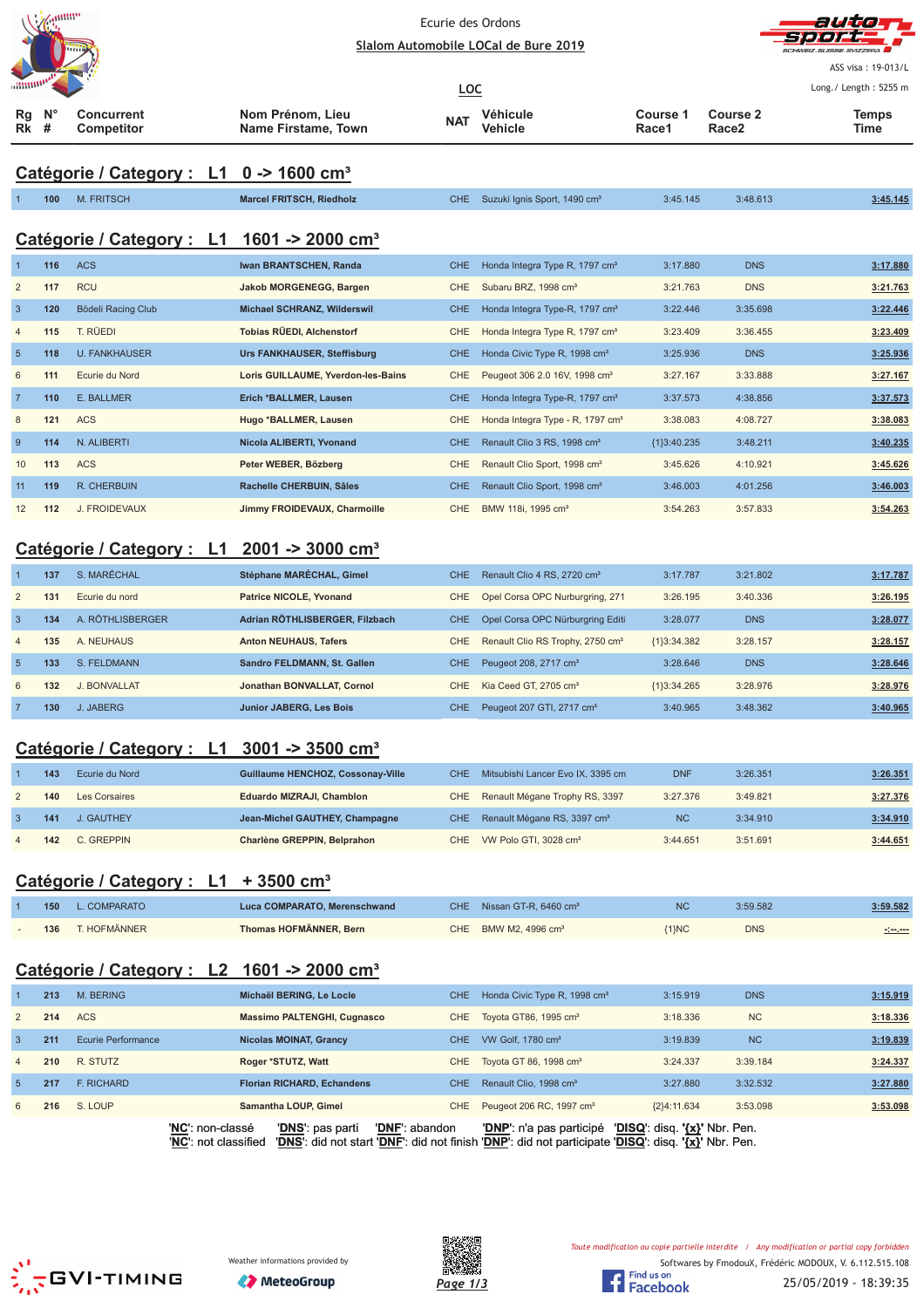



ASS visa: 19-013/L

| $\ldots$ $\ldots$ $\ldots$ |             |                                 |                                         | <u>LOC</u> |                                       | Long./ Length: 5255 m |                               |                     |
|----------------------------|-------------|---------------------------------|-----------------------------------------|------------|---------------------------------------|-----------------------|-------------------------------|---------------------|
| Rg<br><b>Rk</b> #          | $N^{\circ}$ | <b>Concurrent</b><br>Competitor | Nom Prénom, Lieu<br>Name Firstame, Town | <b>NAT</b> | Véhicule<br><b>Vehicle</b>            | Course<br>Race1       | Course 2<br>Race <sub>2</sub> | Temps<br>Time       |
|                            | 218         | A. STUTZ                        | André *STUTZ, Opfikon                   |            | CHE Toyota GT86, 1998 cm <sup>3</sup> | <b>NC</b>             | 3:57.116                      | 3:57.116            |
| $\sim$                     | 212         | Ecurie Basilisk                 | Kevin OTT, Brugg                        | CHE        | Renault Clio Sport Ragnotti, 1998     | <b>NC</b>             | <b>DNS</b>                    | <u>simens</u>       |
|                            | 215         | M. FALABRETTI                   | Mario FALABRETTI, Wangen an der Aare    | CHE.       | Renault Clio Sport 2.0 16V Ragnot     | <b>NC</b>             | <b>DNS</b>                    | <u> 1999 - 1999</u> |

### **Catégorie / Category : L2 2001 -> 3000 cm³**

|                | 223 | <b>Ecurie Basilisk</b>                              |                | Raymond STOFER, Herznach      | CHE.       | Mini Cooper RSR, 2717 cm <sup>3</sup>     | 3:10.928      | 3:22.595   | 3:10.928 |
|----------------|-----|-----------------------------------------------------|----------------|-------------------------------|------------|-------------------------------------------|---------------|------------|----------|
| $\overline{2}$ | 221 | Rennclub Untertogggenburg                           |                | Peter BRUNNER, Flawil         | <b>CHE</b> | Mini Cooper S, 2717 cm <sup>3</sup>       | 3:43.093      | <b>DNS</b> | 3:43.093 |
|                |     | Catégorie / Category :                              | L <sub>2</sub> | $+3000$ cm <sup>3</sup>       |            |                                           |               |            |          |
|                | 231 | N. SCHMID                                           |                | <b>Noa SCHMID, Kriens</b>     | <b>CHE</b> | Subaru BRZ, 3397 cm <sup>3</sup>          | 3:04.610      | <b>DNS</b> | 3:04.610 |
| $\overline{2}$ | 234 | Ecurie des ordons                                   |                | Gaetan HEYER, Moutier         | <b>CHE</b> | Opel Astra G OPC, 3397 cm <sup>3</sup>    | 3:07.909      | 3:22.653   | 3:07.909 |
| 3              | 232 | Ecurie du Nord                                      |                | Léonard HENCHOZ, Gollion      | <b>CHE</b> | Mitsubishi Lancer EVO VI, 3395 c          | 3:16.829      | 3:26.685   | 3:16.829 |
| $\overline{4}$ | 233 | Ecurie du Nord                                      |                | Damien LANGHI, Penthalaz      | CHE        | Renault Megane 2 RS, 3397 cm <sup>3</sup> | ${1}3:36.594$ | 3:33.759   | 3:33.759 |
| 5 <sup>5</sup> | 230 | <b>M. GRISELLI</b>                                  |                | Maël GRISELLI, Tramelan       | <b>CHE</b> | Subaru Impreza WRX, 3390 cm <sup>3</sup>  | {1}3:40.979   | 3:34.669   | 3:34.669 |
|                |     | Catégorie / Category : L3 0 -> 1400 cm <sup>3</sup> |                |                               |            |                                           |               |            |          |
|                | 301 | M. JUILLERAT                                        |                | Maurice *JUILLERAT, Courcelon | <b>CHE</b> | Alfa Romeo ARNA TI, 1350 cm <sup>3</sup>  | ${1}4:15.705$ | <b>NC</b>  | 4:15.705 |

### **Catégorie / Category : L3 1401 -> 1600 cm³**

|  | 310 | MB Motorsport Team | <b>Heinz GROSSMANN, Brienz</b> |  | CHE VW Scirocco GLI, 1588 cm <sup>3</sup> | 3:41.138 | 3:54.841 | 3:41.138 |
|--|-----|--------------------|--------------------------------|--|-------------------------------------------|----------|----------|----------|
|--|-----|--------------------|--------------------------------|--|-------------------------------------------|----------|----------|----------|

- **300** J. JUILLERAT **Jean-Yves \*JUILLERAT, Prilly** CHE Alfa Romeo ARNA TI, 1350 cm³ {1}NC NC **-:--.---**

## **Catégorie / Category : L3 1601 -> 2000 cm³**

|                | 326 | <b>Team Rallye Top</b>     | Camillo SCHORNO, Merlischachen    | CHE.       | Ford Escort RS 2000 Mk I, 1993 c  | 3:19.388      | <b>NC</b>  | 3:19.388                                                                                                             |
|----------------|-----|----------------------------|-----------------------------------|------------|-----------------------------------|---------------|------------|----------------------------------------------------------------------------------------------------------------------|
| $\overline{2}$ | 328 | C. AFFOLTER                | Christoph AFFOLTER, Schwadernau   | CHE.       | VW Golf II, 1780 cm <sup>3</sup>  | 3:20.376      | 3:27.030   | 3:20.376                                                                                                             |
| $\mathbf{3}$   | 327 | O. JUBIN                   | <b>Olivier JUBIN, Rocourt</b>     | CHE.       | VW Golf GTI, 1781 cm <sup>3</sup> | 3:21.532      | <b>NC</b>  | 3:21.532                                                                                                             |
| $\overline{4}$ | 321 | M. OSIO                    | Marco OSIO, Gerra Piano           | CHE        | VW Golf GTI, 1781 cm <sup>3</sup> | 3:25.204      | 3:40.886   | 3:25.204                                                                                                             |
| 5              | 325 | J. HOUMARD                 | Jérémie HOUMARD, Champoz          | CHE.       | VW Golf, 1781 cm <sup>3</sup>     | ${2}3:34.261$ | 3:25.235   | 3:25.235                                                                                                             |
| 6              | 320 | Squadra Corse Quadrifoglio | Michele OSIO, Saviese             | CHE.       | VW Golf II, 1781 cm <sup>3</sup>  | 3:25.808      | <b>NC</b>  | 3:25.808                                                                                                             |
| $\overline{7}$ | 323 | F. FULGIDO                 | <b>Fabio FULGIDO, Fontenais</b>   | CHE.       | VW Golf, 1781 cm <sup>3</sup>     | 3:35.458      | <b>DNS</b> | 3:35.458                                                                                                             |
| 8              | 329 | Autersa Racing Team        | <b>Meta FAULER, Stadel</b>        | CHE        | VW Golf1, 1800 cm <sup>3</sup>    | <b>NC</b>     | 3:39.255   | 3:39.255                                                                                                             |
| 9              | 330 | L3                         | <b>François BAUME, Porrentruy</b> | <b>CHE</b> | VW Golf GTI, 1780 cm <sup>3</sup> | 3:41.534      | 3:49.581   | 3:41.534                                                                                                             |
|                | 324 | M. OSIO                    | Moreno OSIO, Locarno              | CHE.       | VW Golf GTI, 1781 cm <sup>3</sup> | <b>NC</b>     | <b>NC</b>  | <u> 1999 - 1999 - 1999 - 1999 - 1999 - 1999 - 1999 - 1999 - 1999 - 1999 - 1999 - 1999 - 1999 - 1999 - 1999 - 199</u> |

### **Catégorie / Category : L4 0 -> 1600 cm³**

|                 | 400 | Squadra Rotberg                    | Igor RODELLA, Zwingen                  | CHE.       | Suzuki Swift Sport, 1586 cm <sup>3</sup>  | 3:16.876      | 3:20.217    | 3:16.876 |
|-----------------|-----|------------------------------------|----------------------------------------|------------|-------------------------------------------|---------------|-------------|----------|
| 2               | 403 | R-Performance Switzerland / Racing | Mario BÖNIGER-GASSER, Erstfeld         | <b>CHE</b> | Honda Civic CRX V-TEC, 1595 cm            | 3:20.250      | 3:27.714    | 3:20.250 |
| $\overline{3}$  | 408 | Scuderia Taifyn                    | Vincent MONTANDON, La Chaux de Fonds   | CHE.       | Caterham superseven 1.6I, 1596 c          | 3:23.286      | <b>DNS</b>  | 3:23.286 |
| $\overline{4}$  | 402 | <b>M. TRUFFER</b>                  | Mike TRUFFER, Susten                   | <b>CHE</b> | Mazda MX5, 1597 cm <sup>3</sup>           | 3:30.763      | ${1}NC$     | 3:30.763 |
| $5\overline{5}$ | 404 | R. ULRICH                          | <b>Rene ULRICH, Steinen</b>            | CHE.       | Honda CRX Vtec, 1595 cm <sup>3</sup>      | 3:35.012      | 3:33.142    | 3:33.142 |
| 6               | 401 | D. SCHULER                         | Daniel SCHULER, Schwyz                 | CHE.       | Toyota Corolla AE86, 1587 cm <sup>3</sup> | ${1}3:33.960$ | 3:45.423    | 3:33.960 |
| $\overline{7}$  | 405 | Ecurie Performance                 | <b>Raphael DUPUIS, Montricher</b>      | CHE.       | Peugeot 106 GTI, 1587 cm <sup>3</sup>     | $\{1\}NC$     | {1}3:36.757 | 3:36.757 |
| 8               | 407 | <b>G. SCHAFFNER</b>                | <b>Guillaume *SCHAFFNER, Ste-Croix</b> | CHE        | Honda Civic, 1595 cm <sup>3</sup>         | 3:44.234      | 3:49.392    | 3:44.234 |
|                 |     |                                    |                                        |            |                                           |               |             |          |

'**NC**': non-classé '**DNS**': pas parti '**DNF**': abandon '**DNP**': n'a pas participé '**DISQ**': disq. **'{x}'** Nbr. Pen. '**NC**': not classified '**DNS**': did not start '**DNF**': did not finish '**DNP**': did not participate '**DISQ**': disq. **'{x}'** Nbr. Pen.





Toute modification ou copie partielle interdite / Any modification or partial copy forbidden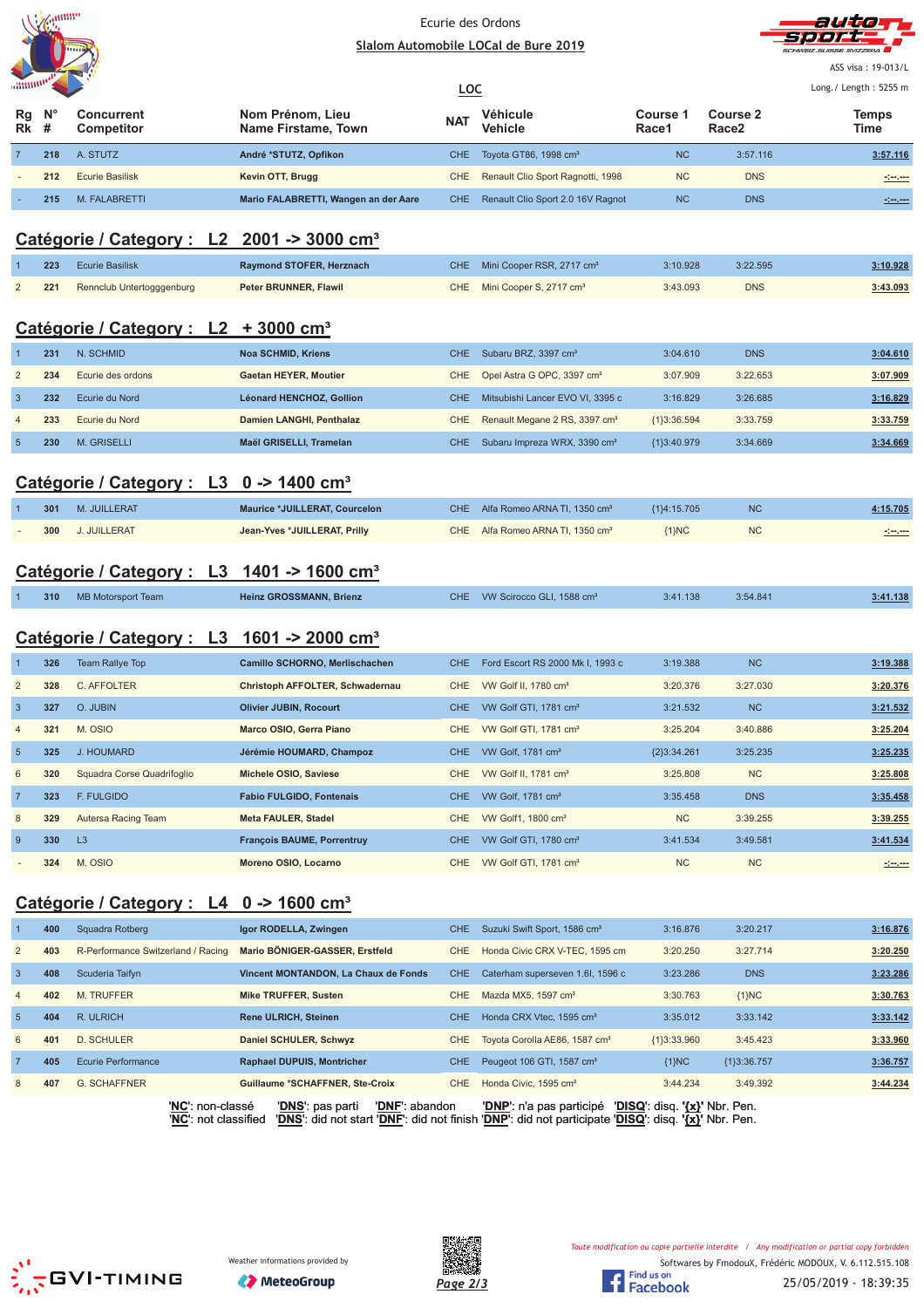



ASS visa: 19-013/L Long./ Length: 5255 m

|               |  |                                 |                                         | <u>LOC</u> |                     |                   |                                      | Long./ Length: 5255 r |  |
|---------------|--|---------------------------------|-----------------------------------------|------------|---------------------|-------------------|--------------------------------------|-----------------------|--|
| Ra N°<br>Rk # |  | Concurrent<br><b>Competitor</b> | Nom Prénom, Lieu<br>Name Firstame, Town | <b>NAT</b> | Véhicule<br>Vehicle | Course 1<br>Race1 | <b>Course 2</b><br>Race <sub>2</sub> | Temps<br>Time         |  |

### **Catégorie / Category : L4 1601 -> 2000 cm³**

|                | 322 | S. GUÉLAT                 | Samuel GUÉLAT, Glovelier              | <b>CHE</b> | Lotus Elise, 1796 cm <sup>3</sup>         | 3:04.429   | <b>DNS</b>    | 3:04.429           |
|----------------|-----|---------------------------|---------------------------------------|------------|-------------------------------------------|------------|---------------|--------------------|
| 2              | 413 | <b>D. BREITER</b>         | Dominik BREITER, Pfäffikon            | CHE        | Opel Kadett E GSI, 1998 cm <sup>3</sup>   | 3:06.975   | 3:35.322      | 3:06.975           |
| $\overline{3}$ | 411 | M. DUCOMMUN               | Mickaël DUCOMMUN, Les Ponts de Martel | CHE.       | Renault Clio 2.0 RS, 1998 cm <sup>3</sup> | <b>NC</b>  | 3:27.995      | 3:27.995           |
| $\overline{4}$ | 421 | <b>RCU</b>                | Daniel BOOS, Bertschikon              | CHE        | Mazda MX-5 1.8i EVO, 1840 cm <sup>3</sup> | 3:42.210   | 3:32.742      | 3:32.742           |
| 5              | 415 | <b>Ecurie Basilisk</b>    | <b>Reiner SUHR, Basel</b>             | <b>CHE</b> | Lotus Exige MK1, 1796 cm <sup>3</sup>     | 4:11.480   | 3:38.015      | 3:38.015           |
| 6              | 418 | <b>MST Zentralschweiz</b> | Silvio ROMANO, Steinhausen            | <b>CHE</b> | Opel Astra G OPC 1, 1998 cm <sup>3</sup>  | 3:52.524   | 3:38.360      | 3:38.360           |
| $\overline{7}$ | 414 | E. HOLDENER               | Erich HOLDENER, Sattel                | CHE        | Toyota MR2 W3, 1796 $cm3$                 | ${1}NC$    | ${1}3:38.547$ | 3:38.547           |
| 8              | 420 | <b>D. RENGGLI</b>         | <b>Dario RENGGLI, Malters</b>         | <b>CHE</b> | Honda S2000, 1997 cm <sup>3</sup>         | 3:52.475   | 3:39.212      | 3:39.212           |
| 9              | 416 | <b>M. AREGGER</b>         | <b>Martina AREGGER, Sattel</b>        | <b>CHE</b> | Toyota MR2 SW 20, 1997 cm <sup>3</sup>    | 3:52.407   | 3:46.166      | 3:46.166           |
|                | 410 | Ecurie performance        | <b>Axel MONNET, Grancy</b>            | <b>CHE</b> | VW Golf, 1780 cm <sup>3</sup>             | <b>DNP</b> | <b>DNP</b>    | <u> 1000 - 100</u> |
|                | 412 | Ecurie du Nord            | <b>Filipe CARNEIRO, Yverdon</b>       | CHE        | Renault Clio Rs, 1998 cm <sup>3</sup>     | <b>DNF</b> | <b>DNS</b>    | <u>almost</u>      |
|                | 417 | L. KOCH                   | Lesley KOCH, Schafisheim              | CHE.       | Honda S2000, 1997 cm <sup>3</sup>         | <b>NC</b>  | <b>NC</b>     | $20 - 20$          |
|                | 419 | <b>Dubois Roland</b>      | <b>Roland DUBOIS, St.Ursanne</b>      | CHE        | Renault Clio 3 RS 2, 1998 cm <sup>3</sup> | <b>NC</b>  | <b>NC</b>     | ringer             |

# **Catégorie / Category : L4 2001 -> 3000 cm³**

| 431 | Ecurie performance | Gaël BAUMBERGER, Pampigny          | CHE Opel Corsa d 16t opc, 2717 cm <sup>3</sup> | 3:30.083   | 3:20.024 | 3:20.024 |
|-----|--------------------|------------------------------------|------------------------------------------------|------------|----------|----------|
| 430 | C. SCHELBERT       | <b>Christoph SCHELBERT, Sattel</b> | CHE Audi 90, 2309 cm <sup>3</sup>              | <b>DNS</b> | 3:35.523 | 3:35.523 |

### **Catégorie / Category : L4 3001 -> 3500 cm³**

|                | 444 | Rennclub Untertoggenburg | <b>Tobias MEIER, Ebnat-Kappel</b> | <b>CHE</b> | Opel Astra, 3397 cm <sup>3</sup>          | ${2}NC$    | 3:16.369   | 3:16.369 |
|----------------|-----|--------------------------|-----------------------------------|------------|-------------------------------------------|------------|------------|----------|
| 2              | 442 | Ecurie Performance       | <b>MICHEL DONDEYNAZ, Yens</b>     | CHE        | BMW M3, 3201 cm <sup>3</sup>              | 3:17.844   | ${2}NC$    | 3:17.844 |
| $\mathbf{3}$   | 445 | C. MARECHAL              | <b>Christophe MARECHAL, Gimel</b> | CHE.       | Renault Mégane r26r, 3400 cm <sup>3</sup> | 3:29.858   | 3:21.228   | 3:21.228 |
| $\overline{4}$ | 443 | Racing Club Airbag       | Urs KUPPER, Wangen                | CHE        | Mitsubishi Evo 8 MR, 3395 cm <sup>3</sup> | 3:30.515   | 3:25.957   | 3:25.957 |
| -5             | 441 | J. HÄUSLER               | Jennifer HÄUSLER, Niederglatt     | CHE.       | Honda Integra, 3055 cm <sup>3</sup>       | 4:12.147   | <b>NC</b>  | 4:12.147 |
|                | 440 | S. JABERG                | Stéphane JABERG, Les Bois         | CHE        | Lotus Europa S, 3397 cm <sup>3</sup>      | <b>DNP</b> | <b>DNP</b> |          |

### **Catégorie / Category : L4 + 3500 cm³**

| 450 | <b>Fabrice Mouche</b> |                  | <b>Fabrice MOUCHE, Bonfol</b>  | CHE.           | BMW 1M Coupé, 5064 cm <sup>3</sup>           | 3:33.248                      | 3:24.032   | 3:24.032      |
|-----|-----------------------|------------------|--------------------------------|----------------|----------------------------------------------|-------------------------------|------------|---------------|
| 454 | M. RUBBI              |                  | Michel RUBBI, Gals             |                | CHE Lotus Exige V6 Cup, 5875 cm <sup>3</sup> | 3:44.947                      | <b>DNS</b> | 3:44.947      |
| 452 | Racing Club Airbag    |                  | <b>Isidor GASSER, Silenen</b>  | CHE.           | Ford Focus RS, 4286 cm <sup>3</sup>          | 4:02.387                      | <b>NC</b>  | 4:02.387      |
| 453 | Michele bruno         |                  | <b>Bruno MICHELE, Cugnasco</b> | CHE            | BMW M1351320, 4930 cm <sup>3</sup>           | <b>DNP</b>                    | <b>DNP</b> | <u>simens</u> |
|     |                       | 'NC': non-classé | 'DNS': pas parti               | 'DNF': abandon | 'DNP': n'a pas participé                     | 'DISQ': disq. '{x}' Nbr. Pen. |            |               |





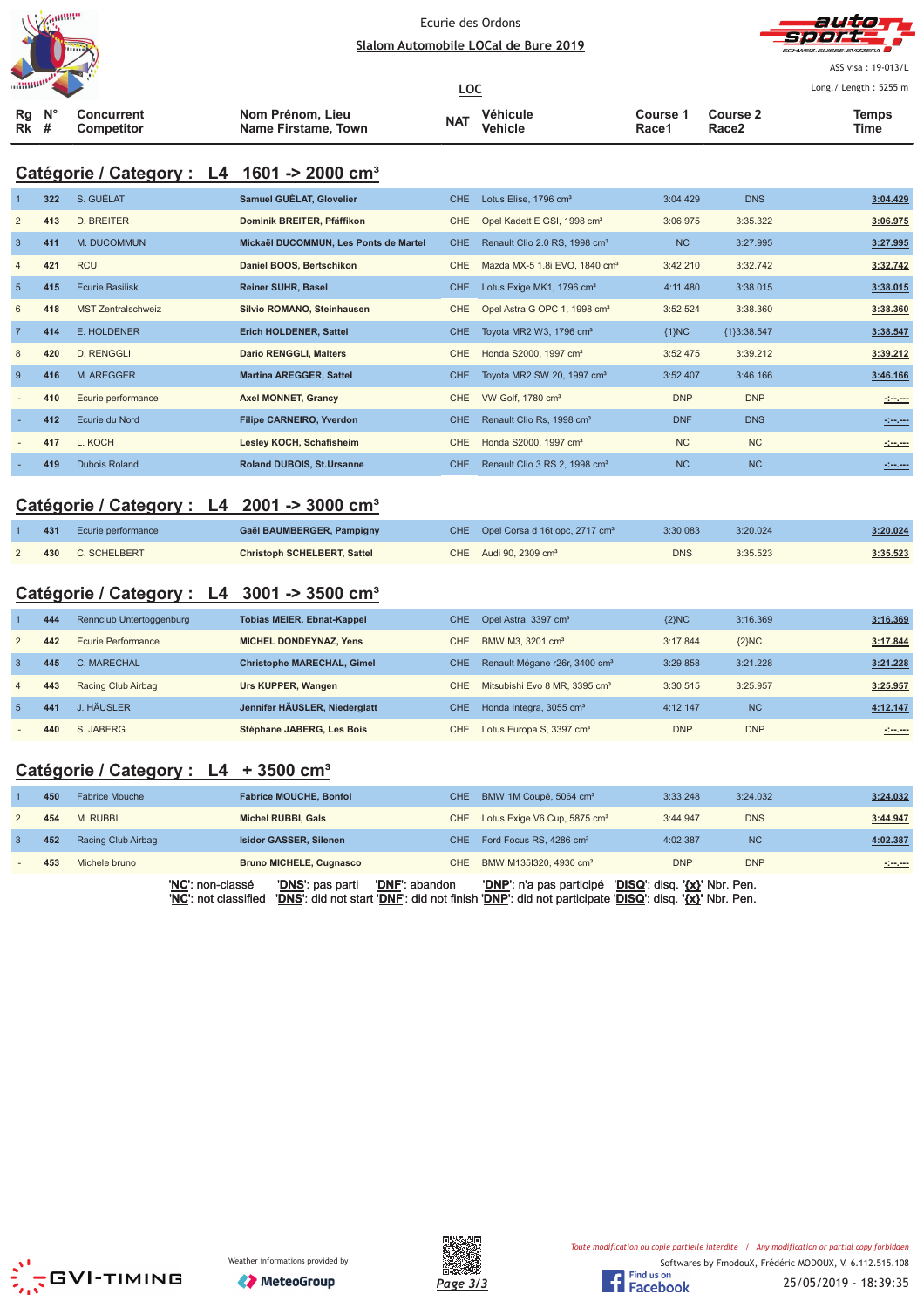

|                                                                          |                  |                                 |                                             |               |                                                                                   |                   |                          | ASS visa: 19-013/L                     |  |  |  |  |
|--------------------------------------------------------------------------|------------------|---------------------------------|---------------------------------------------|---------------|-----------------------------------------------------------------------------------|-------------------|--------------------------|----------------------------------------|--|--|--|--|
| Rg<br>Rk                                                                 | $N^{\circ}$<br># | <b>Concurrent</b><br>Competitor | Nom Prénom, Lieu<br>Name Firstame, Town     | Suzuki<br>NAT | Véhicule<br>Vehicle                                                               | Course 1<br>Race1 | <b>Course 2</b><br>Race2 | Long./ Length: 5255 m<br>Temps<br>Time |  |  |  |  |
|                                                                          |                  |                                 |                                             |               |                                                                                   |                   |                          |                                        |  |  |  |  |
| Catégorie / Category : Suzuki Swiss Racing Cup 0 -> 3000 cm <sup>3</sup> |                  |                                 |                                             |               |                                                                                   |                   |                          |                                        |  |  |  |  |
|                                                                          | 716              | M. MUZZARELLI                   | Marcel MUZZARELLI, Riedt b. Erlen           | CHE           | Suzuki Swift Sport, 2334 cm <sup>3</sup>                                          | 3:09.421          | ${3}3:52.650$            | 3:09.421                               |  |  |  |  |
| $\overline{2}$                                                           | 703              | <b>ACS</b>                      | <b>Patrick *FLAMMER, Glarus</b>             | <b>CHE</b>    | Suzuki Swift Sport, 2334 cm <sup>3</sup>                                          | 3:10.309          | 3:11.800                 | 3:10.309                               |  |  |  |  |
| $\mathbf{3}$                                                             | 719              | S. SCHNEIDER                    | Simeon SCHNEIDER, Wildberg                  | <b>CHE</b>    | Suzuki Swift Sport, 2334 cm <sup>3</sup>                                          | 3:10.420          | 3:30.283                 | 3:10.420                               |  |  |  |  |
| $\overline{4}$                                                           | 728              | S. FEHR                         | Sandro FEHR, Rorschacherberg                | <b>CHE</b>    | Suzuki Swift Sport, 2334 cm <sup>3</sup>                                          | 3:10.670          | <b>NC</b>                | 3:10.670                               |  |  |  |  |
| $\sqrt{5}$                                                               | 706              | <b>F. EGGENBERGER</b>           | Fabian *EGGENBERGER, Zürich                 | <b>CHE</b>    | Suzuki Swift Sport, 2334 cm <sup>3</sup>                                          | {2}3:29.383       | 3:15.322                 | 3:15.322                               |  |  |  |  |
| 6                                                                        | 729              | <b>D. SCHNEIDER</b>             | Daniel SCHNEIDER, Galgenen                  | <b>CHE</b>    | Suzuki Swift Sport, 2380 cm <sup>3</sup>                                          | ${1}3:21.631$     | 3:16.517                 | 3:16.517                               |  |  |  |  |
| $\overline{7}$                                                           | 723              | M. DIETHELM                     | <b>Mario DIETHELM, Siebnen</b>              | <b>CHE</b>    | Suzuki Swift Sport, 2334 cm <sup>3</sup>                                          | 3:16.660          | NC                       | 3:16.660                               |  |  |  |  |
| 8                                                                        | 722              | Autorama AG                     | Ralf HENGGELER, Unterägeri                  | <b>CHE</b>    | Suzuki Swift Sport, 2334 cm <sup>3</sup>                                          | 3:17.023          | 3:30.487                 | 3:17.023                               |  |  |  |  |
| 9                                                                        | 725              | <b>J. DEBRUNNER</b>             | Jean-Claude DEBRUNNER, Lachen               | <b>CHE</b>    | Suzuki Swift Sport, 2334 cm <sup>3</sup>                                          | 3:17.654          | 3:28.923                 | 3:17.654                               |  |  |  |  |
| 10                                                                       | 705              | <b>RCU</b>                      | Bruno *BLEIKER, Bütschwil                   | <b>CHE</b>    | Suzuki Swift Sport, 2334 cm <sup>3</sup>                                          | 3:18.033          | 3:18.981                 | 3:18.033                               |  |  |  |  |
| 11                                                                       | 712              | <b>RCU</b>                      | Jürg JUCKER, Bauma                          | <b>CHE</b>    | Suzuki Swift Sport, 2334 cm <sup>3</sup>                                          | 3:18.830          | 3:26.123                 | 3:18.830                               |  |  |  |  |
| 12                                                                       | 734              | <b>Ecurie Basilisk</b>          | Gilbert *DENZER, Gelterkinden               | <b>CHE</b>    | Suzuki Swift SanerPerformance, 2                                                  | 3:19.011          | 3:28.277                 | 3:19.011                               |  |  |  |  |
| 13                                                                       | 733              | <b>Ecurie Basilisk</b>          | Andreas *SANER, Röschenz                    | <b>CHE</b>    | Suzuki Swift Sport SanerPerforma                                                  | 3:19.256          | 3:24.849                 | 3:19.256                               |  |  |  |  |
| 14                                                                       | 710              | T. SCHMIDLIN                    | <b>Tobias SCHMIDLIN, Wahlen</b>             | <b>CHE</b>    | Suzuki Swift Sport SanerPerforma                                                  | 3:20.279          | 3:20.977                 | 3:20.279                               |  |  |  |  |
| 15                                                                       | 708              | Coastracing                     | Bruno *BRAENDLI, Stäfa                      | <b>CHE</b>    | Suzuki Swift Sport, 2334 cm <sup>3</sup>                                          | 3:21.648          | 3:29.093                 | 3:21.648                               |  |  |  |  |
| 16                                                                       | 740              | Coast-Racing                    | Cyril *TRUDEL, Uetikon am See               | CHE           | Suzuki Swift Sport, 2334 cm <sup>3</sup>                                          | 3:22.669          | 3:32.309                 | 3:22.669                               |  |  |  |  |
| 17                                                                       | 724              | C. DE FRANCESCO                 | Claudio DE FRANCESCO, Pfäffikon ZH          | <b>CHE</b>    | Suzuki Swift Sport, 2334 cm <sup>3</sup>                                          | 3:23.121          | <b>DNS</b>               | 3:23.121                               |  |  |  |  |
| 18                                                                       | 717              | RCU <sub>33</sub>               | Roland GRAF, Brunnadern                     | <b>CHE</b>    | Suzuki Swift Sport, 1373 cm <sup>3</sup>                                          | ${1}3:27.659$     | 3:23.497                 | 3:23.497                               |  |  |  |  |
| 19                                                                       | 737              | RCU-Rennclub Untertoggenburg    | Pascal *BLEIKER, Wattwil                    | <b>CHE</b>    | Suzuki Swift Sport, 2334 cm <sup>3</sup>                                          | 3:24.148          | 3:40.398                 | 3:24.148                               |  |  |  |  |
| 20                                                                       | 704              | Scuderia Taifyn                 | Julien *GROSJEAN, Dombresson                | <b>CHE</b>    | Suzuki Swift Sport, 2334 cm <sup>3</sup>                                          | 3:24.507          | 3:31.182                 | 3:24.507                               |  |  |  |  |
| 21                                                                       | 730              | Racing Club Airbag              | Stefan BOEHLER, Schleinikon                 | <b>CHE</b>    | Suzuki Swift Sport, 2334 cm <sup>3</sup>                                          | 3:24.749          | 3:43.229                 | 3:24.749                               |  |  |  |  |
| 22                                                                       | 738              | H. LEIBER                       | Heiko *LEIBER, Dachsen                      | <b>CHE</b>    | Suzuki Swift Sport, 2334 cm <sup>3</sup>                                          | ${1}3:25.005$     | 3:28.444                 | 3:25.005                               |  |  |  |  |
| 23                                                                       | 731              | Alexandra Mühlethaler           | Alexandra *MÜHLETHALER, Seengen             | <b>CHE</b>    | Suzuki Swift Sport, 2334 cm <sup>3</sup>                                          | 3:25.142          | NC                       | 3:25.142                               |  |  |  |  |
| 24                                                                       | 713              | C. ZIMMERMANN                   | Christian ZIMMERMANN, Näfels                | <b>CHE</b>    | Suzuki Swift Sport, 2334 cm <sup>3</sup>                                          | ${2}NC$           | ${1}3:25.672$            | 3:25.672                               |  |  |  |  |
| 25                                                                       | 709              | M. SPÖRRI                       | Michael *SPÖRRI, Würenlos                   | CHE           | Suzuki Swift Sport, 2334 cm <sup>3</sup>                                          | <b>NC</b>         | 3:26.673                 | 3:26.673                               |  |  |  |  |
| 26                                                                       | 721              | <b>B. BAERISWYL</b>             | Barbara BAERISWYL, Seengen                  | CHE           | Suzuki Swift Sport, 2334 cm <sup>3</sup>                                          | 3:27.708          | 3:41.845                 | 3:27.708                               |  |  |  |  |
| 27                                                                       | 735              | A. ULLRICH                      | Alexander *ULLRICH, Glarus                  | <b>CHE</b>    | Suzuki Swift Sport, 2334 cm <sup>3</sup>                                          | NC                | 3:29.655                 | 3:29.655                               |  |  |  |  |
| 28                                                                       | 714              | P. ARMENANTE                    | <b>Pasquale ARMENANTE, Mollis</b>           | CHE           | Suzuki Swift Sport, 2334 cm <sup>3</sup>                                          | 3:30.584          | 3:32.939                 | 3:30.584                               |  |  |  |  |
| 29                                                                       | 726              | M. VOGEL                        | Moritz VOGEL, Bürglen                       | <b>CHE</b>    | Suzuki Swift Sport, 2334 cm <sup>3</sup>                                          | 3:34.453          | 3:41.161                 | 3:34.453                               |  |  |  |  |
| 30                                                                       | 732              | Sägessermotorsport              | <b>Christof GLAUS, Seftigen</b>             | <b>CHE</b>    | Suzuki Swift Sport, 2380 cm <sup>3</sup>                                          | ${1}3:34.635$     | <b>NC</b>                | 3:34.635                               |  |  |  |  |
| 31                                                                       | 701              | <b>Ecurie Basilisk</b>          | Rolf *PLATTNER, Münchenstein 4142           | <b>CHE</b>    | Suzuki Swift Sport, 2380 cm <sup>3</sup>                                          | 3:40.544          | 3:43.711                 | 3:40.544                               |  |  |  |  |
| 32                                                                       | 702              | <b>Ecurie Basilisk</b>          | Bettina *BUESS, Gelterkinden                | CHE           | Suzuki Swift SanerPerformance, 2                                                  | 3:44.838          | 3:57.934                 | 3:44.838                               |  |  |  |  |
| 33                                                                       | 718              | F. MAISSEN                      | Franziska MAISSEN, Wittenbach               | <b>CHE</b>    | Suzuki Swift Sport, 2338 cm <sup>3</sup>                                          | 3:49.080          | 3:47.863                 | 3:47.863                               |  |  |  |  |
| 34                                                                       | 739              | <b>Markus Andres</b>            | Markus *ANDRES, Aeugst a.A.                 | CHE           | Suzuki Swift Sport, 2334 cm <sup>3</sup>                                          | <b>NC</b>         | 3:53.713                 | 3:53.713                               |  |  |  |  |
| 35                                                                       | 727              | R. BINZEGGER                    | Remo BINZEGGER, Zug                         | <b>CHE</b>    | Suzuki Swift Sport, 2334 cm <sup>3</sup>                                          | 3:56.196          | 4:12.546                 | 3:56.196                               |  |  |  |  |
|                                                                          | 707              | K. ANDERMATT                    | Kurt *ANDERMATT, Cham                       | CHE           | Suzuki Swift Sport, 2380 cm <sup>3</sup>                                          | <b>NC</b>         | <b>NC</b>                | سيست                                   |  |  |  |  |
|                                                                          | 715              | C. KUNZ                         | <b>Claudio KUNZ, Zweisimmen</b>             | <b>CHE</b>    | Suzuki Swift Sport, 2334 cm <sup>3</sup>                                          | <b>NC</b>         | ${1}NC$                  |                                        |  |  |  |  |
|                                                                          | 720              | <b>ACS</b>                      | Rolf TREMP, Ebnat-Kappel                    | <b>CHE</b>    | Suzuki Swift Sport, 2334 cm <sup>3</sup>                                          | <b>NC</b>         | <b>NC</b>                |                                        |  |  |  |  |
|                                                                          | 736              | J. QUÉBATTE                     | Julien QUÉBATTE, Colombier                  | <b>CHE</b>    | Suzuki Swift Sport, 2334 cm <sup>3</sup>                                          | ${1}NC$           | NC                       |                                        |  |  |  |  |
|                                                                          |                  | ' <b>NC'</b> : non-classé       | 'DNF': abandon<br>' <u>DNS</u> ': pas parti |               | ' <u>DNP'</u> : n'a pas participé ' <u>DISQ</u> ': disq. ' <u>{x}</u> ' Nbr. Pen. |                   |                          |                                        |  |  |  |  |



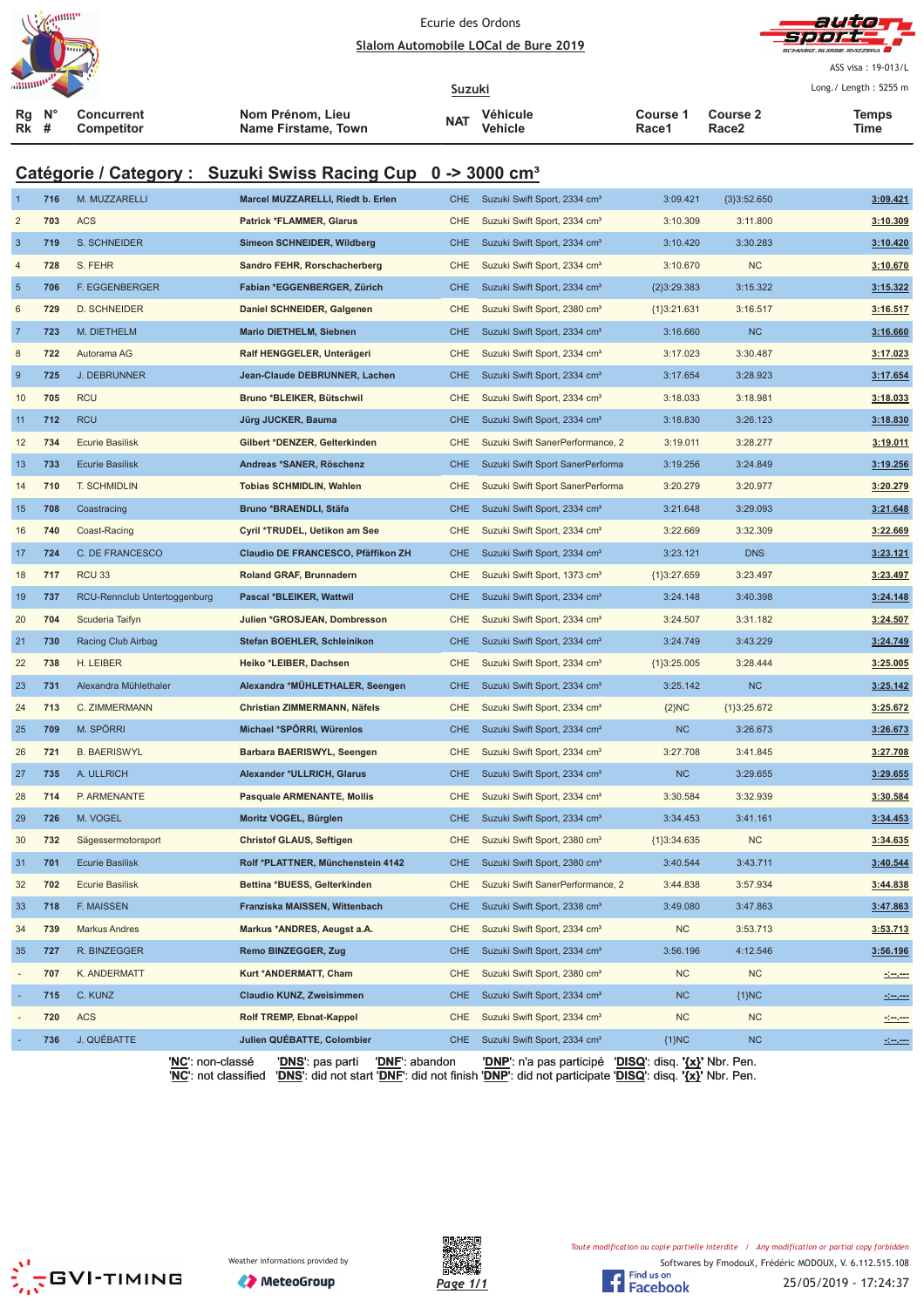| <b>Z</b> emma                                                          |                                         | Ecurie des Ordons<br>Slalom Automobile LOCal de Bure 2019 |                   |                   | auto<br>-Sport<br>SCHWEIZ SUISSE SVIZZERA   |
|------------------------------------------------------------------------|-----------------------------------------|-----------------------------------------------------------|-------------------|-------------------|---------------------------------------------|
|                                                                        |                                         | Abarth                                                    |                   |                   | ASS visa: 19-013/L<br>Long./ Length: 5255 m |
| $\mathsf{N}^\circ$<br>Rg<br><b>Concurrent</b><br>Rk<br>Competitor<br># | Nom Prénom, Lieu<br>Name Firstame, Town | Véhicule<br><b>NAT</b><br><b>Vehicle</b>                  | Course 1<br>Race1 | Course 2<br>Race2 | <b>Temps</b><br>Time                        |

# **Catégorie / Category : Abarth Trofeo Biposto + 2000 cm³**

|     | 500 S. BURKHALTER | Sylvain BURKHALTER, Tramelan | CHE Abarth 695, 2326 $cm3$ | 3:23.088 | 3:24.426  | 3:23.088         |
|-----|-------------------|------------------------------|----------------------------|----------|-----------|------------------|
| 501 | P. KASPER         | Paul KASPER, Hergiswil       | CHE Abarth 500, 2326 $cm3$ | $1\}NC$  | <b>NC</b> | and any property |

### **Catégorie / Category : Abarth Trofeo Corsa + 2000 cm³**

| 507 | R. WALTER     | Reho WALTER, Hergiswil                                                                         | CHE Abarth Biposto, 2326 cm <sup>3</sup>                                                                                                                      | 3:21.934 | ${13:38.485}$ | 3:21.934 |
|-----|---------------|------------------------------------------------------------------------------------------------|---------------------------------------------------------------------------------------------------------------------------------------------------------------|----------|---------------|----------|
| 505 | L. DESSERICH  | Lukas DESSERICH, Horw                                                                          | CHE Abarth Biposto Corsa, 2326 cm <sup>3</sup>                                                                                                                | 3:23.204 | <b>NC</b>     | 3:23.204 |
| 506 | Trophé abarth | <b>Patrick SCARINZI, Vicques</b>                                                               | CHE Abarth Biposto, 2326 cm <sup>3</sup>                                                                                                                      | 3:34.203 | 3:32.652      | 3:32.652 |
|     |               | ' <b>NC</b> ': non-classé<br>'DNS': pas parti<br><b>'DNF':</b> abandon<br>'NC': not classified | 'DNP': n'a pas participé 'DISQ': disq. '{x}' Nbr. Pen.<br>'DNS': did not start 'DNF': did not finish 'DNP': did not participate 'DISQ': disq. '{x}' Nbr. Pen. |          |               |          |





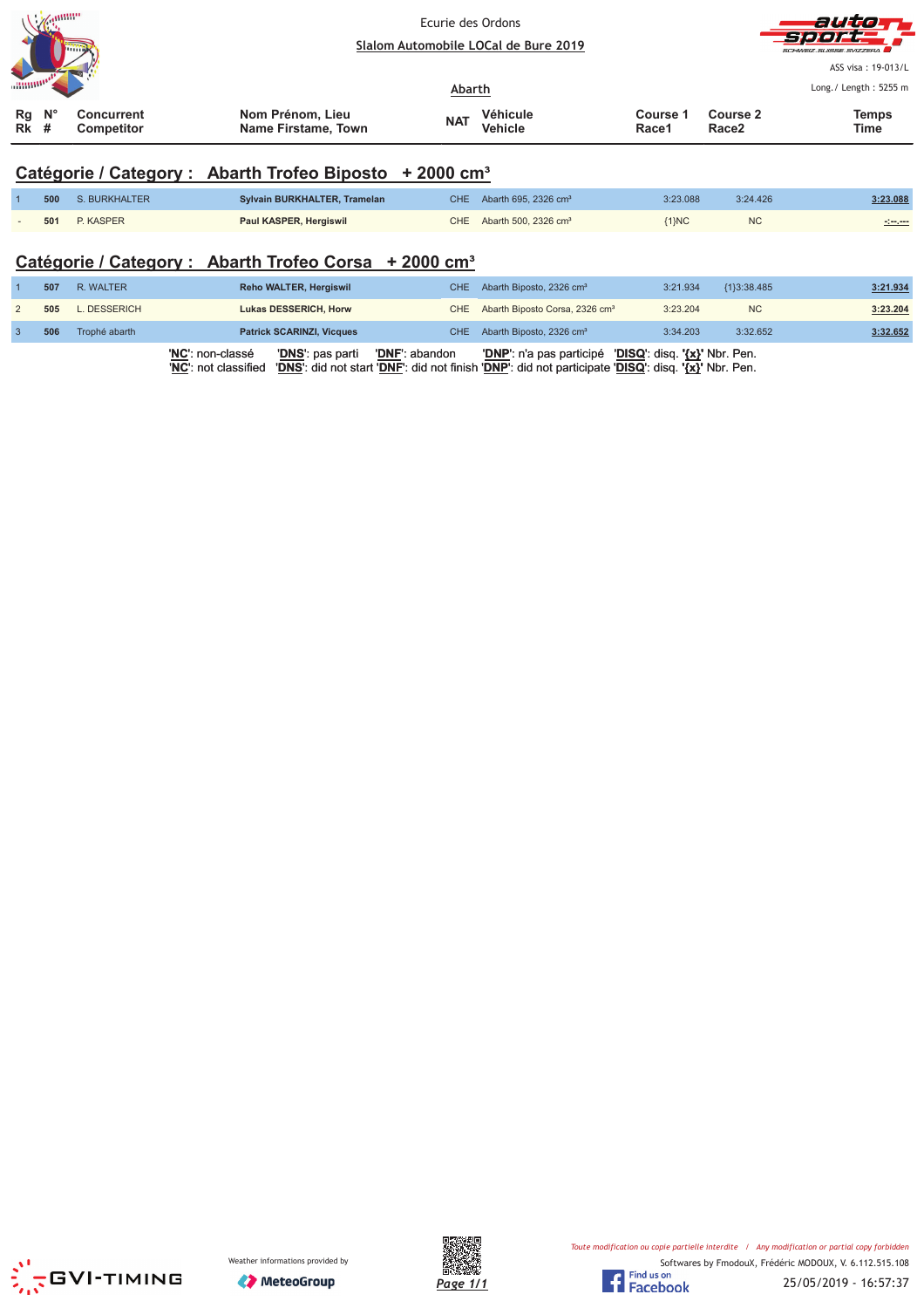



ASS visa: 19-013/L Lorent Loretti - FOEF -

|                        | <b>The Common Service Common Service</b> |                          | Porsche                                 |            |                     |                   | LUIR./ LEIRUI . JAJJ II  |               |
|------------------------|------------------------------------------|--------------------------|-----------------------------------------|------------|---------------------|-------------------|--------------------------|---------------|
| $Rq$ $N^{\circ}$<br>Rk |                                          | Concurrent<br>Competitor | Nom Prénom. Lieu<br>Name Firstame, Town | <b>NAT</b> | Véhicule<br>Vehicle | Course 1<br>Race1 | <b>Course 2</b><br>Race2 | Temps<br>Time |

 $\mathbf{r}$ 

### **Catégorie / Category : Porsche Cup Suisse Gr. 1 + 3000 cm³**

| 602 | Porsche Sports Cup Suisse | Peter KINKEL, Au (ZH)            | CHE Porsche Cayman GT4, 3800 cm <sup>3</sup> | 3:13.467  | 3:32.253   | 3:13.467            |
|-----|---------------------------|----------------------------------|----------------------------------------------|-----------|------------|---------------------|
| 603 | Porsche Cup Suisse        | Michael WIDMER, Lenzerheide      | CHE Porsche 911 S. 3800 cm <sup>3</sup>      | 3:28.723  | <b>DNS</b> | 3:28.723            |
| 600 | <b>Thomas Bolliger</b>    | <b>Thomas BOLLIGER, Chur</b>     | CHE Porsche Carrera 991 S Cabrio, 38         | <b>NC</b> | <b>DNS</b> | <u> 1999 - 1999</u> |
| 601 | A. CANTAMESSA             | Andreas CANTAMESSA, Hunzenschwil | CHE Porsche Cayman GT4, 3800 cm <sup>3</sup> | <b>NC</b> | <b>NC</b>  |                     |

### Catégorie / Category : Porsche Cup Suisse Gr. 4a + 3000 cm<sup>3</sup>

| 605 | Rennclub-Untertoggenburg RCU | Robert ZIEGLER, Winterthur | CHE. | Porsche GT3, 3600 cm <sup>3</sup> | 3:10.531 | 3:43.233 | 3:10.531 |
|-----|------------------------------|----------------------------|------|-----------------------------------|----------|----------|----------|
|     |                              |                            |      |                                   |          |          |          |

### **Catégorie / Category : Porsche Cup Suisse Gr. 4c + 3000 cm³**

| 607 | Porsche Sports Cup Suisse | Jules J. SPÄNI. Wollerau          | CHE Porsche 911 GT3 RS, 3996 cm <sup>3</sup> | 3:22.351 | ${1}NC$    | 3:22.351 |
|-----|---------------------------|-----------------------------------|----------------------------------------------|----------|------------|----------|
| 621 | <b>Stadler Motorsport</b> | Xavier PENALBA, Wettswil am Albis | CHE Porsche 996 GT3, 3600 cm <sup>3</sup>    | 3:37.844 | <b>DNS</b> | 3:37.844 |

### **Catégorie / Category : Porsche Cup Suisse Gr. 7c + 3000 cm³**

| 609 | S. BÄR |                  | Serge BÄR, Wädenswil                          | CHE Porsche 911, 3600 $cm3$                                                                                                                                                                          | 3:18.083 | 3:55.757 | 3:18.083 |
|-----|--------|------------------|-----------------------------------------------|------------------------------------------------------------------------------------------------------------------------------------------------------------------------------------------------------|----------|----------|----------|
|     |        | 'NC': non-classé | <b>'DNS':</b> pas parti <b>'DNF':</b> abandon | <b>'DNP'</b> : n'a pas participé <b>'DISQ'</b> : disq. '{x}' Nbr. Pen.<br>'NC': not classified   'DNS': did not start 'DNF': did not finish 'DNP': did not participate 'DISQ': disq. '{x}' Nbr. Pen. |          |          |          |





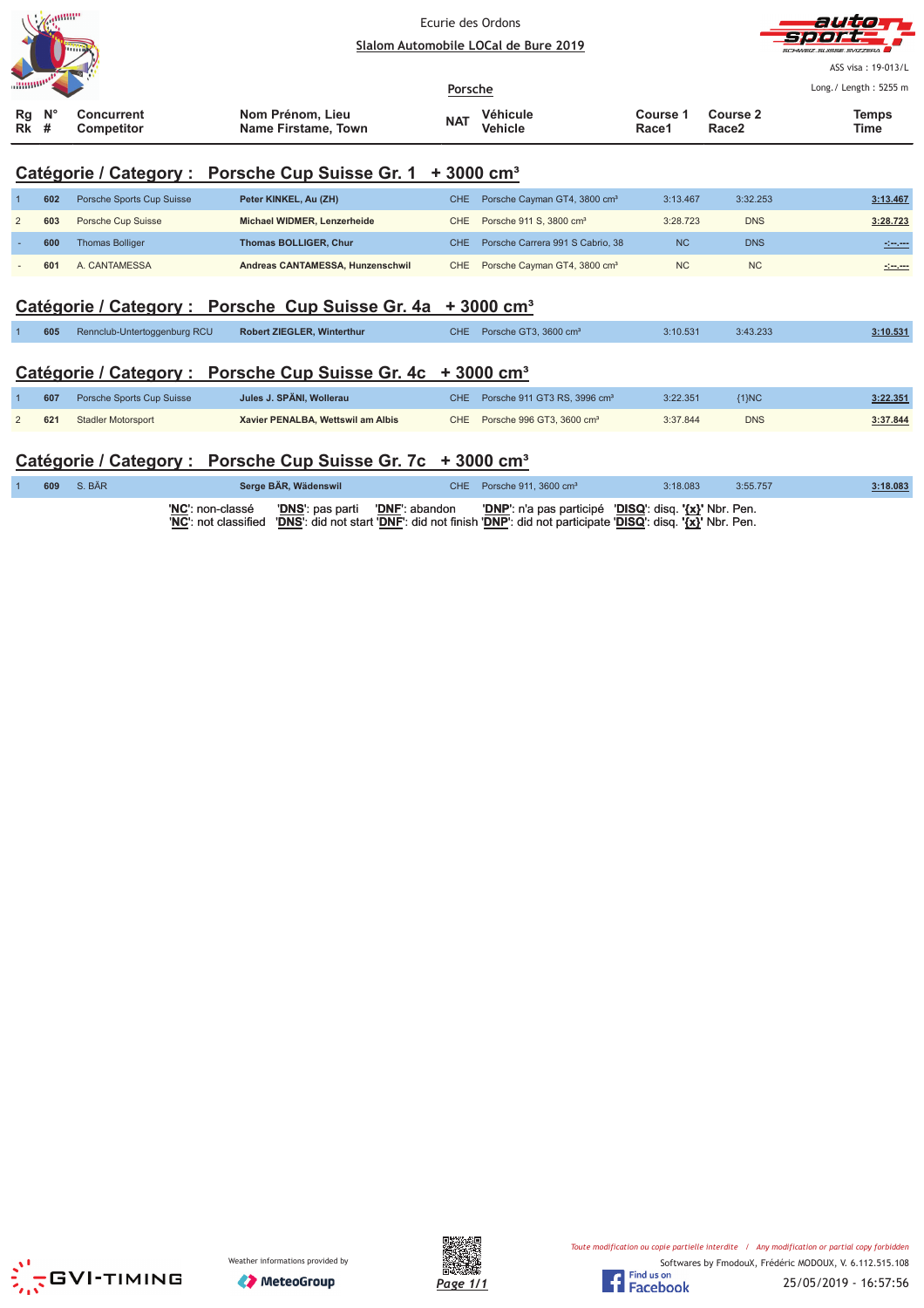



ASS visa: 19-013/L

| <b><i><u>ARTISTS</u></i></b> |             |                                        |                                          | Régularité Porsche |                                              |                               | Long. / Length: $5255$ m  |            |  |
|------------------------------|-------------|----------------------------------------|------------------------------------------|--------------------|----------------------------------------------|-------------------------------|---------------------------|------------|--|
| Rg<br>$Rk$ #                 | $N^{\circ}$ | <b>Concurrent</b><br><b>Competitor</b> | Nom Prénom, Lieu<br>Name Firstname, Town | <b>NAT</b>         | Véhicule<br><b>Vehicle</b>                   | Course A<br>Race A            | <b>Course B</b><br>Race B | <b>Pts</b> |  |
|                              | 626         | <b>ACS</b>                             | <b>GAFNER Peter, Dürnten</b>             | CHE.               | Porsche GT3, 3800 cm <sup>3</sup>            | 4:07:353                      | 4:08:234                  | 881        |  |
| 2                            | 624         | Porsche Sport Cup Suisse               | <b>SCHEER Fide, Bonstetten</b>           | <b>CHE</b>         | Porsche 911 GT3 991 II, 3996 cm <sup>3</sup> | 3:40:715                      | 3:54:027                  | 13 3 12    |  |
| $\mathbf{3}$                 | 623         | Porsche Cup Suisse                     | <b>ROHR Arnold, Hunzenschwil</b>         | CHE.               | Porsche 996, 3600 cm <sup>3</sup>            | <b>NC</b>                     | <b>DNS</b>                | 60'000     |  |
| $\overline{4}$               | 625         | Ecurie-Biennoise                       | <b>MORROS Juan, Mörigen</b>              | CHE                | PORSCHE GT3, 3600 cm <sup>3</sup>            | <b>NC</b>                     | <b>NC</b>                 | 60'000     |  |
| 5                            | 622         | M. SCHNEIDER                           | <b>SCHNEIDER Martin, Wettswil a.A.</b>   | CHE.               | Porsche 991 GT3, 4000 cm <sup>3</sup>        | <b>NC</b>                     | <b>NC</b>                 | 60'000     |  |
| 6                            | 627         | J. INAUEN                              | <b>INAUEN Jakob, St. Peterzell</b>       | CHE                | Porsche Carrera 4, 3590 cm <sup>3</sup>      | <b>NC</b>                     | <b>NC</b>                 | 60'000     |  |
| $\overline{7}$               | 628         | Porsche Cup Suisse                     | <b>BERSINGER Angelica, Oberwil-Lieli</b> | CHE.               | Porsche Boxster 987 S, 3436 cm <sup>3</sup>  | <b>NC</b>                     | <b>NC</b>                 | 60'000     |  |
| 8                            | 620         | Porsche Cup Suisse                     | DEIGMÖLLER Wolfgang Philipp, Oberrieden  | CHE                | Porsche GT3 RS, 5841 cm <sup>3</sup>         | <b>NC</b>                     | <b>NC</b>                 | 60'000     |  |
|                              |             | 'NC': non-classé                       | 'DNF': abandon<br>'DNS': pas parti       |                    | 'DNP': n'a pas participé                     | 'DISQ': disq. '{x}' Nbr. Pen. |                           |            |  |





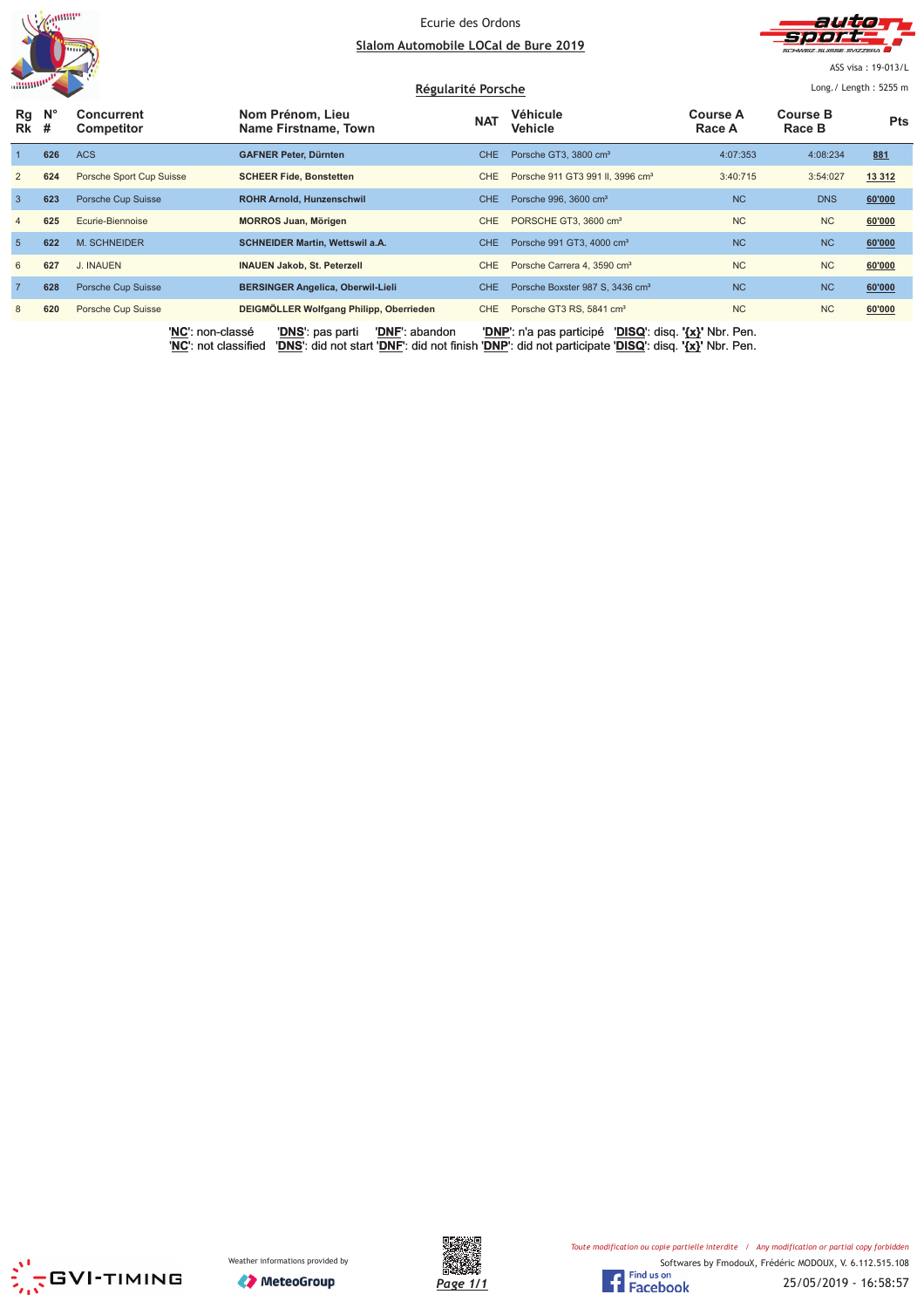



ASS visa: 19-013/L  $1 - 2 = 1$  and  $1 - 2 = 1$ 

| annone.        |                |         |                                   |                                           | Scratch LOC |                                              |                   |                                      | Long./ Length: 5255 m |
|----------------|----------------|---------|-----------------------------------|-------------------------------------------|-------------|----------------------------------------------|-------------------|--------------------------------------|-----------------------|
| Rg<br>Rk       | Grp            | N°<br># | <b>Concurrent</b><br>Competitor   | Nom Prénom, Lieu<br>Name Firstname, Town  | <b>NAT</b>  | Véhicule<br>Vehicle                          | Course 1<br>Race1 | <b>Course 2</b><br>Race <sub>2</sub> | Temps<br>Time         |
| $\mathbf{1}$   | L4             | 322     | S. GUÉLAT                         | <b>GUÉLAT Samuel, Glovelier</b>           | <b>CHE</b>  | Lotus Elise, 1796 cm <sup>3</sup>            | 3:04.429          | <b>DNS</b>                           | 3:04.429              |
| $\overline{c}$ | L2             | 231     | N. SCHMID                         | <b>SCHMID Noa, Kriens</b>                 | CHE         | Subaru BRZ, 3397 cm <sup>3</sup>             | 3:04.610          | <b>DNS</b>                           | 3:04.610              |
| $\mathbf{3}$   | L4             | 413     | <b>D. BREITER</b>                 | <b>BREITER Dominik, Pfäffikon</b>         | <b>CHE</b>  | Opel Kadett E GSI, 1998 cm <sup>3</sup>      | 3:06.975          | 3:35.322                             | 3:06.975              |
| 4              | L2             | 234     | Ecurie des ordons                 | <b>HEYER Gaetan, Moutier</b>              | CHE         | Opel Astra G OPC, 3397 cm <sup>3</sup>       | 3:07.909          | 3:22.653                             | 3:07.909              |
| $\sqrt{5}$     | L2             | 223     | <b>Ecurie Basilisk</b>            | <b>STOFER Raymond, Herznach</b>           | <b>CHE</b>  | Mini Cooper RSR, 2717 cm <sup>3</sup>        | 3:10.928          | 3:22.595                             | 3:10.928              |
| 6              | L2             | 213     | M. BERING                         | <b>BERING Michaël, Le Locle</b>           | <b>CHE</b>  | Honda Civic Type R, 1998 cm <sup>3</sup>     | 3:15.919          | <b>DNS</b>                           | 3:15.919              |
| $\overline{7}$ | L4             | 444     | Rennclub Untertoggenburg          | <b>MEIER Tobias, Ebnat-Kappel</b>         | <b>CHE</b>  | Opel Astra, 3397 cm <sup>3</sup>             | ${2}NC$           | 3:16.369                             | 3:16.369              |
| 8              | L2             | 232     | Ecurie du Nord                    | <b>HENCHOZ Léonard, Gollion</b>           | CHE         | Mitsubishi Lancer EVO VI, 3395 c             | 3:16.829          | 3:26.685                             | 3:16.829              |
| 9              | L4             | 400     | Squadra Rotberg                   | <b>RODELLA Igor, Zwingen</b>              | <b>CHE</b>  | Suzuki Swift Sport, 1586 cm <sup>3</sup>     | 3:16.876          | 3:20.217                             | 3:16.876              |
| 10             | L1             | 137     | S. MARÉCHAL                       | <b>MARECHAL Stéphane, Gimel</b>           | <b>CHE</b>  | Renault Clio 4 RS, 2720 cm <sup>3</sup>      | 3:17.787          | 3:21.802                             | 3:17.787              |
| 11             | L4             | 442     | Ecurie Performance                | <b>DONDEYNAZ MICHEL, Yens</b>             | <b>CHE</b>  | BMW M3, 3201 cm <sup>3</sup>                 | 3:17.844          | ${2}NC$                              | 3:17.844              |
| 12             | L1             | 116     | <b>ACS</b>                        | <b>BRANTSCHEN Iwan, Randa</b>             | <b>CHE</b>  | Honda Integra Type R, 1797 cm <sup>3</sup>   | 3:17.880          | <b>DNS</b>                           | 3:17.880              |
| 13             | L2             | 214     | <b>ACS</b>                        | <b>PALTENGHI Massimo, Cugnasco</b>        | <b>CHE</b>  | Toyota GT86, 1995 cm <sup>3</sup>            | 3:18.336          | <b>NC</b>                            | 3:18.336              |
| 14             | L <sub>3</sub> | 326     | <b>Team Rallye Top</b>            | <b>SCHORNO Camillo, Merlischachen</b>     | CHE         | Ford Escort RS 2000 Mk I, 1993 c             | 3:19.388          | <b>NC</b>                            | 3:19.388              |
| 15             | L2             | 211     | <b>Ecurie Performance</b>         | <b>MOINAT Nicolas, Grancy</b>             | <b>CHE</b>  | VW Golf, 1780 cm <sup>3</sup>                | 3:19.839          | <b>NC</b>                            | 3:19.839              |
| 16             | L4             | 431     | Ecurie performance                | <b>BAUMBERGER Gaël, Pampigny</b>          | <b>CHE</b>  | Opel Corsa d 16t opc, 2717 cm <sup>3</sup>   | 3:30.083          | 3:20.024                             | 3:20.024              |
| 17             | L4             | 403     | R-Performance Switzerland / Racin | <b>BÖNIGER-GASSER Mario, Erstfeld</b>     | <b>CHE</b>  | Honda Civic CRX V-TEC, 1595 c                | 3:20.250          | 3:27.714                             | 3:20.250              |
| 18             | L <sub>3</sub> | 328     | C. AFFOLTER                       | <b>AFFOLTER Christoph, Schwadernau</b>    | CHE         | VW Golf II, $1780 \text{ cm}^3$              | 3:20.376          | 3:27.030                             | <u>3:20.376</u>       |
| 19             | L4             | 445     | C. MARECHAL                       | <b>MARECHAL Christophe, Gimel</b>         | <b>CHE</b>  | Renault Mégane r26r, 3400 cm <sup>3</sup>    | 3:29.858          | 3:21.228                             | 3:21.228              |
| 20             | L <sub>3</sub> | 327     | O. JUBIN                          | <b>JUBIN Olivier, Rocourt</b>             | CHE         | VW Golf GTI, 1781 cm <sup>3</sup>            | 3:21.532          | <b>NC</b>                            | 3:21.532              |
| 21             | L1             | 117     | <b>RCU</b>                        | <b>MORGENEGG Jakob, Bargen</b>            | <b>CHE</b>  | Subaru BRZ, 1998 cm <sup>3</sup>             | 3:21.763          | <b>DNS</b>                           | 3:21.763              |
| 22             | L1             | 120     | Bödeli Racing Club                | <b>SCHRANZ Michael, Wilderswil</b>        | CHE         | Honda Integra Type-R, 1797 cm <sup>3</sup>   | 3:22.446          | 3:35.698                             | 3:22.446              |
| 23             | L4             | 408     | Scuderia Taifyn                   | <b>MONTANDON Vincent, La Chaux de Fon</b> | <b>CHE</b>  | Caterham superseven 1.6I, 1596               | 3:23.286          | <b>DNS</b>                           | 3:23.286              |
| 24             | L1             | 115     | T. RÜEDI                          | <b>RÜEDI Tobias, Alchenstorf</b>          | CHE         | Honda Integra Type R, 1797 cm <sup>3</sup>   | 3:23.409          | 3:36.455                             | 3:23.409              |
| 25             | L4             | 450     | <b>Fabrice Mouche</b>             | <b>MOUCHE Fabrice, Bonfol</b>             | <b>CHE</b>  | BMW 1M Coupé, 5064 cm <sup>3</sup>           | 3:33.248          | 3:24.032                             | 3:24.032              |
| 26             | L2             | 210     | R. STUTZ                          | *STUTZ Roger, Watt                        | <b>CHE</b>  | Toyota GT 86, 1998 cm <sup>3</sup>           | 3:24.337          | 3:39.184                             | 3:24.337              |
| 27             | L3             | 321     | M. OSIO                           | <b>OSIO Marco, Gerra Piano</b>            | <b>CHE</b>  | VW Golf GTI, 1781 cm <sup>3</sup>            | 3:25.204          | 3:40.886                             | 3:25.204              |
| 28             | L <sub>3</sub> | 325     | J. HOUMARD                        | <b>HOUMARD Jérémie, Champoz</b>           | <b>CHE</b>  | VW Golf, 1781 cm <sup>3</sup>                | ${2}3:34.261$     | 3:25.235                             | 3:25.235              |
| 29             | L <sub>3</sub> | 320     | Squadra Corse Quadrifoglio        | <b>OSIO Michele, Saviese</b>              | <b>CHE</b>  | VW Golf II, 1781 $cm3$                       | 3:25.808          | <b>NC</b>                            | 3:25.808              |
| 30             | L1             | 118     | <b>U. FANKHAUSER</b>              | <b>FANKHAUSER Urs, Steffisburg</b>        | <b>CHE</b>  | Honda Civic Type R, 1998 cm <sup>3</sup>     | 3:25.936          | <b>DNS</b>                           | 3:25.936              |
| 31             | L4             | 443     | Racing Club Airbag                | <b>KUPPER Urs, Wangen</b>                 | <b>CHE</b>  | Mitsubishi Evo 8 MR, 3395 cm <sup>3</sup>    | 3:30.515          | 3:25.957                             | 3:25.957              |
| 32             | L1             | 131     | Ecurie du nord                    | <b>NICOLE Patrice, Yvonand</b>            | CHE         | Opel Corsa OPC Nurburgring, 27               | 3:26.195          | 3:40.336                             | <u>3:26.195</u>       |
| 33             | L1             | 143     | Ecurie du Nord                    | <b>HENCHOZ Guillaume, Cossonay-Ville</b>  | <b>CHE</b>  | Mitsubishi Lancer Evo IX, 3395 c             | <b>DNF</b>        | 3:26.351                             | 3:26.351              |
| 34             | L1             | 111     | Ecurie du Nord                    | <b>GUILLAUME Loris, Yverdon-les-Bains</b> | CHE         | Peugeot 306 2.0 16V, 1998 cm <sup>3</sup>    | 3:27.167          | 3:33.888                             | 3:27.167              |
| 35             | L1             | 140     | Les Corsaires                     | <b>MIZRAJI Eduardo, Chamblon</b>          | <b>CHE</b>  | Renault Mégane Trophy RS, 3397               | 3:27.376          | 3:49.821                             | 3:27.376              |
| 36             | L2             | 217     | F. RICHARD                        | <b>RICHARD Florian, Echandens</b>         | CHE         | Renault Clio, 1998 cm <sup>3</sup>           | 3:27.880          | 3:32.532                             | 3:27.880              |
| 37             | L4             | 411     | M. DUCOMMUN                       | DUCOMMUN Mickaël, Les Ponts de Mart       | <b>CHE</b>  | Renault Clio 2.0 RS, 1998 cm <sup>3</sup>    | <b>NC</b>         | 3:27.995                             | 3:27.995              |
| 38             | L1             | 134     | A. RÖTHLISBERGER                  | RÖTHLISBERGER Adrian, Filzbach            | CHE         | Opel Corsa OPC Nürburgring Edit              | 3:28.077          | <b>DNS</b>                           | 3:28.077              |
| 39             | L1             | 135     | A. NEUHAUS                        | <b>NEUHAUS Anton, Tafers</b>              | <b>CHE</b>  | Renault Clio RS Trophy, 2750 cm <sup>3</sup> | ${1}3:34.382$     | 3:28.157                             | 3:28.157              |
| 40             | L1             | 133     | S. FELDMANN                       | FELDMANN Sandro, St. Gallen               | CHE         | Peugeot 208, 2717 cm <sup>3</sup>            | 3:28.646          | <b>DNS</b>                           | 3:28.646              |
| 41             | L1             | 132     | <b>J. BONVALLAT</b>               | <b>BONVALLAT Jonathan, Cornol</b>         | <b>CHE</b>  | Kia Ceed GT, 2705 cm <sup>3</sup>            | ${1}3:34.265$     | 3:28.976                             | 3:28.976              |
| 42             | L4             | 402     | M. TRUFFER                        | <b>TRUFFER Mike, Susten</b>               | CHE         | Mazda MX5, 1597 cm <sup>3</sup>              | 3:30.763          | ${1}NC$                              | 3:30.763              |
| 43             | L4             | 421     | <b>RCU</b>                        | <b>BOOS Daniel, Bertschikon</b>           | <b>CHE</b>  | Mazda MX-5 1.8i EVO, 1840 cm <sup>3</sup>    | 3:42.210          | 3:32.742                             | 3:32.742              |
| 44             | L4             | 404     | R. ULRICH                         | <b>ULRICH Rene, Steinen</b>               | CHE         | Honda CRX Vtec, 1595 cm <sup>3</sup>         | 3:35.012          | 3:33.142                             | 3:33.142              |
| 45             | L2             | 233     | Ecurie du Nord                    | <b>LANGHI Damien, Penthalaz</b>           | <b>CHE</b>  | Renault Megane 2 RS, 3397 cm <sup>3</sup>    | ${1}3:36.594$     | 3:33.759                             | 3:33.759              |
| 46             | L4             | 401     | D. SCHULER                        | <b>SCHULER Daniel, Schwyz</b>             | CHE         | Toyota Corolla AE86, 1587 cm <sup>3</sup>    | ${1}3:33.960$     | 3:45.423                             | 3:33.960              |
| 47             | L2             | 230     | M. GRISELLI                       | <b>GRISELLI Maël, Tramelan</b>            | <b>CHE</b>  | Subaru Impreza WRX, 3390 cm <sup>3</sup>     | ${1}3:40.979$     | 3:34.669                             | 3:34.669              |

'**NC**': non-classé '**DNS**': pas parti '**DNF**': abandon '**DNP**': n'a pas participé '**DISQ**': disq. **'{x}'** Nbr. Pen. '**NC**': not classified '**DNS**': did not start '**DNF**': did not finish '**DNP**': did not participate '**DISQ**': disq. **'{x}'** Nbr. Pen.

**SESSION** 





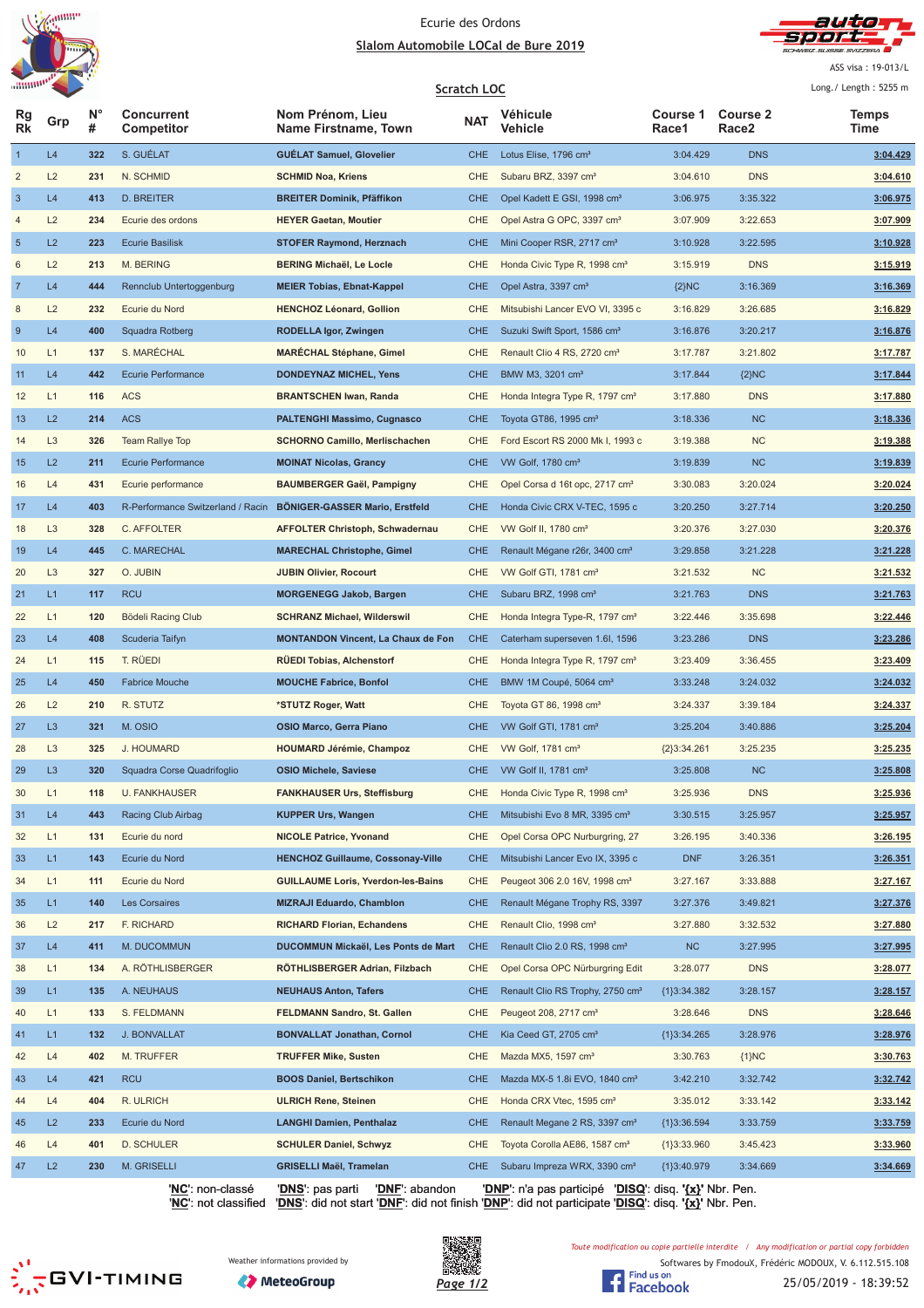



ASS visa: 19-013/L

|                          | <b>WINDER</b>  |                  |                                 |                                          | <b>Scratch LOC</b> |                                              |                   |                          | Long./ Length: 5255 m |
|--------------------------|----------------|------------------|---------------------------------|------------------------------------------|--------------------|----------------------------------------------|-------------------|--------------------------|-----------------------|
| <b>Rg</b><br><b>Rk</b>   | Grp            | $N^{\circ}$<br># | <b>Concurrent</b><br>Competitor | Nom Prénom, Lieu<br>Name Firstname, Town | <b>NAT</b>         | Véhicule<br>Vehicle                          | Course 1<br>Race1 | <b>Course 2</b><br>Race2 | Temps<br>Time         |
| 48                       | L1             | 141              | J. GAUTHEY                      | <b>GAUTHEY Jean-Michel, Champagne</b>    | <b>CHE</b>         | Renault Mégane RS, 3397 cm <sup>3</sup>      | NC                | 3:34.910                 | 3:34.910              |
| 49                       | L <sub>3</sub> | 323              | F. FULGIDO                      | <b>FULGIDO Fabio, Fontenais</b>          | CHE                | VW Golf, 1781 cm <sup>3</sup>                | 3:35.458          | <b>DNS</b>               | 3:35.458              |
| 50                       | L4             | 430              | C. SCHELBERT                    | <b>SCHELBERT Christoph, Sattel</b>       | <b>CHE</b>         | Audi 90, 2309 cm <sup>3</sup>                | <b>DNS</b>        | 3:35.523                 | 3:35.523              |
| 51                       | L4             | 405              | Ecurie Performance              | <b>DUPUIS Raphael, Montricher</b>        | <b>CHE</b>         | Peugeot 106 GTI, 1587 cm <sup>3</sup>        | ${1}NC$           | ${1}3:36.757$            | 3:36.757              |
| 52                       | L1             | 110              | E. BALLMER                      | *BALLMER Erich, Lausen                   | <b>CHE</b>         | Honda Integra Type-R, 1797 cm <sup>3</sup>   | 3:37.573          | 4:38.856                 | 3:37.573              |
| 53                       | L4             | 415              | <b>Ecurie Basilisk</b>          | <b>SUHR Reiner, Basel</b>                | <b>CHE</b>         | Lotus Exige MK1, 1796 cm <sup>3</sup>        | 4:11.480          | 3:38.015                 | 3:38.015              |
| 54                       | L1             | 121              | <b>ACS</b>                      | *BALLMER Hugo, Lausen                    | <b>CHE</b>         | Honda Integra Type - R, 1797 cm <sup>3</sup> | 3:38.083          | 4:08.727                 | 3:38.083              |
| 55                       | L4             | 418              | <b>MST Zentralschweiz</b>       | <b>ROMANO Silvio, Steinhausen</b>        | <b>CHE</b>         | Opel Astra G OPC 1, 1998 cm <sup>3</sup>     | 3:52.524          | 3:38.360                 | 3:38.360              |
| 56                       | L4             | 414              | E. HOLDENER                     | <b>HOLDENER Erich, Sattel</b>            | <b>CHE</b>         | Toyota MR2 W3, 1796 cm <sup>3</sup>          | ${1}NC$           | ${1}3:38.547$            | 3:38.547              |
| 57                       | L4             | 420              | <b>D. RENGGLI</b>               | <b>RENGGLI Dario, Malters</b>            | <b>CHE</b>         | Honda S2000, 1997 cm <sup>3</sup>            | 3:52.475          | 3:39.212                 | 3:39.212              |
| 58                       | L3             | 329              | Autersa Racing Team             | <b>FAULER Meta, Stadel</b>               | <b>CHE</b>         | VW Golf1, 1800 cm <sup>3</sup>               | NC                | 3:39.255                 | 3:39.255              |
| 59                       | L1             | 114              | N. ALIBERTI                     | <b>ALIBERTI Nicola, Yvonand</b>          | <b>CHE</b>         | Renault Clio 3 RS, 1998 cm <sup>3</sup>      | {1}3:40.235       | 3:48.211                 | 3:40.235              |
| 60                       | L1             | 130              | J. JABERG                       | <b>JABERG Junior, Les Bois</b>           | <b>CHE</b>         | Peugeot 207 GTI, 2717 cm <sup>3</sup>        | 3:40.965          | 3:48.362                 | 3:40.965              |
| 61                       | L <sub>3</sub> | 310              | <b>MB Motorsport Team</b>       | <b>GROSSMANN Heinz, Brienz</b>           | <b>CHE</b>         | VW Scirocco GLI, 1588 cm <sup>3</sup>        | 3:41.138          | 3:54.841                 | 3:41.138              |
| 62                       | L <sub>3</sub> | 330              | L <sub>3</sub>                  | <b>BAUME François, Porrentruy</b>        | <b>CHE</b>         | VW Golf GTI, 1780 cm <sup>3</sup>            | 3:41.534          | 3:49.581                 | 3:41.534              |
| 63                       | L2             | 221              | Rennclub Untertogggenburg       | <b>BRUNNER Peter, Flawil</b>             | <b>CHE</b>         | Mini Cooper S, 2717 cm <sup>3</sup>          | 3:43.093          | <b>DNS</b>               | 3:43.093              |
| 64                       | L4             | 407              | <b>G. SCHAFFNER</b>             | *SCHAFFNER Guillaume, Ste-Croix          | <b>CHE</b>         | Honda Civic, 1595 cm <sup>3</sup>            | 3:44.234          | 3:49.392                 | 3:44.234              |
| 65                       | L1             | 142              | C. GREPPIN                      | <b>GREPPIN Charlène, Belprahon</b>       | <b>CHE</b>         | VW Polo GTI, 3028 cm <sup>3</sup>            | 3:44.651          | 3:51.691                 | 3:44.651              |
| 66                       | L4             | 454              | M. RUBBI                        | <b>RUBBI Michel, Gals</b>                | <b>CHE</b>         | Lotus Exige V6 Cup, 5875 cm <sup>3</sup>     | 3:44.947          | <b>DNS</b>               | 3:44.947              |
| 67                       | L1             | 100              | M. FRITSCH                      | <b>FRITSCH Marcel, Riedholz</b>          | <b>CHE</b>         | Suzuki Ignis Sport, 1490 cm <sup>3</sup>     | 3:45.145          | 3:48.613                 | 3:45.145              |
| 68                       | L1             | 113              | <b>ACS</b>                      | <b>WEBER Peter, Bözberg</b>              | <b>CHE</b>         | Renault Clio Sport, 1998 cm <sup>3</sup>     | 3:45.626          | 4:10.921                 | 3:45.626              |
| 69                       | L1             | 119              | R. CHERBUIN                     | <b>CHERBUIN Rachelle, Sâles</b>          | <b>CHE</b>         | Renault Clio Sport, 1998 cm <sup>3</sup>     | 3:46.003          | 4:01.256                 | 3:46.003              |
| 70                       | L4             | 416              | M. AREGGER                      | <b>AREGGER Martina, Sattel</b>           | <b>CHE</b>         | Toyota MR2 SW 20, 1997 cm <sup>3</sup>       | 3:52.407          | 3:46.166                 | 3:46.166              |
| 71                       | L2             | 216              | S. LOUP                         | <b>LOUP Samantha, Gimel</b>              | <b>CHE</b>         | Peugeot 206 RC, 1997 cm <sup>3</sup>         | ${2}4:11.634$     | 3:53.098                 | 3:53.098              |
| 72                       | L1             | 112              | <b>J. FROIDEVAUX</b>            | <b>FROIDEVAUX Jimmy, Charmoille</b>      | <b>CHE</b>         | BMW 118i, 1995 cm <sup>3</sup>               | 3:54.263          | 3:57.833                 | 3:54.263              |
| 73                       | L2             | 218              | A. STUTZ                        | *STUTZ André, Opfikon                    | <b>CHE</b>         | Toyota GT86, 1998 cm <sup>3</sup>            | NC                | 3:57.116                 | 3:57.116              |
| 74                       | L1             | 150              | L. COMPARATO                    | <b>COMPARATO Luca, Merenschwand</b>      | <b>CHE</b>         | Nissan GT-R, 6460 cm <sup>3</sup>            | NC                | 3:59.582                 | 3:59.582              |
| 75                       | L4             | 452              | Racing Club Airbag              | <b>GASSER Isidor, Silenen</b>            | <b>CHE</b>         | Ford Focus RS, 4286 cm <sup>3</sup>          | 4:02.387          | <b>NC</b>                | 4:02.387              |
| 76                       | L4             | 441              | <b>J. HÄUSLER</b>               | <b>HÄUSLER Jennifer, Niederglatt</b>     | <b>CHE</b>         | Honda Integra, 3055 cm <sup>3</sup>          | 4:12.147          | <b>NC</b>                | 4:12.147              |
| 77                       | L <sub>3</sub> | 301              | M. JUILLERAT                    | *JUILLERAT Maurice, Courcelon            | <b>CHE</b>         | Alfa Romeo ARNA TI, 1350 cm <sup>3</sup>     | ${1}4:15.705$     | NC                       | 4:15.705              |
|                          | L1             | 136              | T. HOFMÄNNER                    | <b>HOFMÄNNER Thomas, Bern</b>            | <b>CHE</b>         | BMW M2, 4996 cm <sup>3</sup>                 | ${1}NC$           | <b>DNS</b>               | $rac{1}{2}$           |
| ٠                        | L2             | 212              | <b>Ecurie Basilisk</b>          | OTT Kevin, Brugg                         | <b>CHE</b>         | Renault Clio Sport Ragnotti, 1998            | <b>NC</b>         | <b>DNS</b>               | <u>desem</u>          |
| $\overline{\phantom{a}}$ | L2             | 215              | M. FALABRETTI                   | FALABRETTI Mario, Wangen an der Aar      | <b>CHE</b>         | Renault Clio Sport 2.0 16V Ragno             | <b>NC</b>         | <b>DNS</b>               | <u>simon</u>          |
| ä,                       | L <sub>3</sub> | 300              | J. JUILLERAT                    | *JUILLERAT Jean-Yves, Prilly             | <b>CHE</b>         | Alfa Romeo ARNA TI, 1350 cm <sup>3</sup>     | ${1}NC$           | NC                       | <u> 1999 - 199</u>    |
| ÷                        | L <sub>3</sub> | 324              | M. OSIO                         | <b>OSIO Moreno, Locarno</b>              | <b>CHE</b>         | VW Golf GTI, 1781 cm <sup>3</sup>            | <b>NC</b>         | NC                       | <u>desem</u>          |
| ÷,                       | L4             | 410              | Ecurie performance              | <b>MONNET Axel, Grancy</b>               | <b>CHE</b>         | VW Golf, 1780 cm <sup>3</sup>                | <b>DNP</b>        | <b>DNP</b>               | <u>desem</u>          |
| ÷,                       | L4             | 412              | Ecurie du Nord                  | <b>CARNEIRO Filipe, Yverdon</b>          | <b>CHE</b>         | Renault Clio Rs, 1998 cm <sup>3</sup>        | <b>DNF</b>        | <b>DNS</b>               | <u>desem</u>          |
|                          | L4             | 417              | L. KOCH                         | KOCH Lesley, Schafisheim                 | <b>CHE</b>         | Honda S2000, 1997 cm <sup>3</sup>            | NC                | <b>NC</b>                | <u>desem</u>          |
| ÷                        | L4             | 419              | Dubois Roland                   | <b>DUBOIS Roland, St.Ursanne</b>         | <b>CHE</b>         | Renault Clio 3 RS 2, 1998 cm <sup>3</sup>    | <b>NC</b>         | <b>NC</b>                | <u>desem</u>          |
|                          | L4             | 440              | S. JABERG                       | <b>JABERG Stéphane, Les Bois</b>         | <b>CHE</b>         | Lotus Europa S, 3397 cm <sup>3</sup>         | <b>DNP</b>        | <b>DNP</b>               | <u>simon</u>          |
|                          | L4             | 453              | Michele bruno                   | <b>MICHELE Bruno, Cugnasco</b>           | <b>CHE</b>         | BMW M135I320, 4930 cm <sup>3</sup>           | <b>DNP</b>        | <b>DNP</b>               | <u>Seven</u>          |



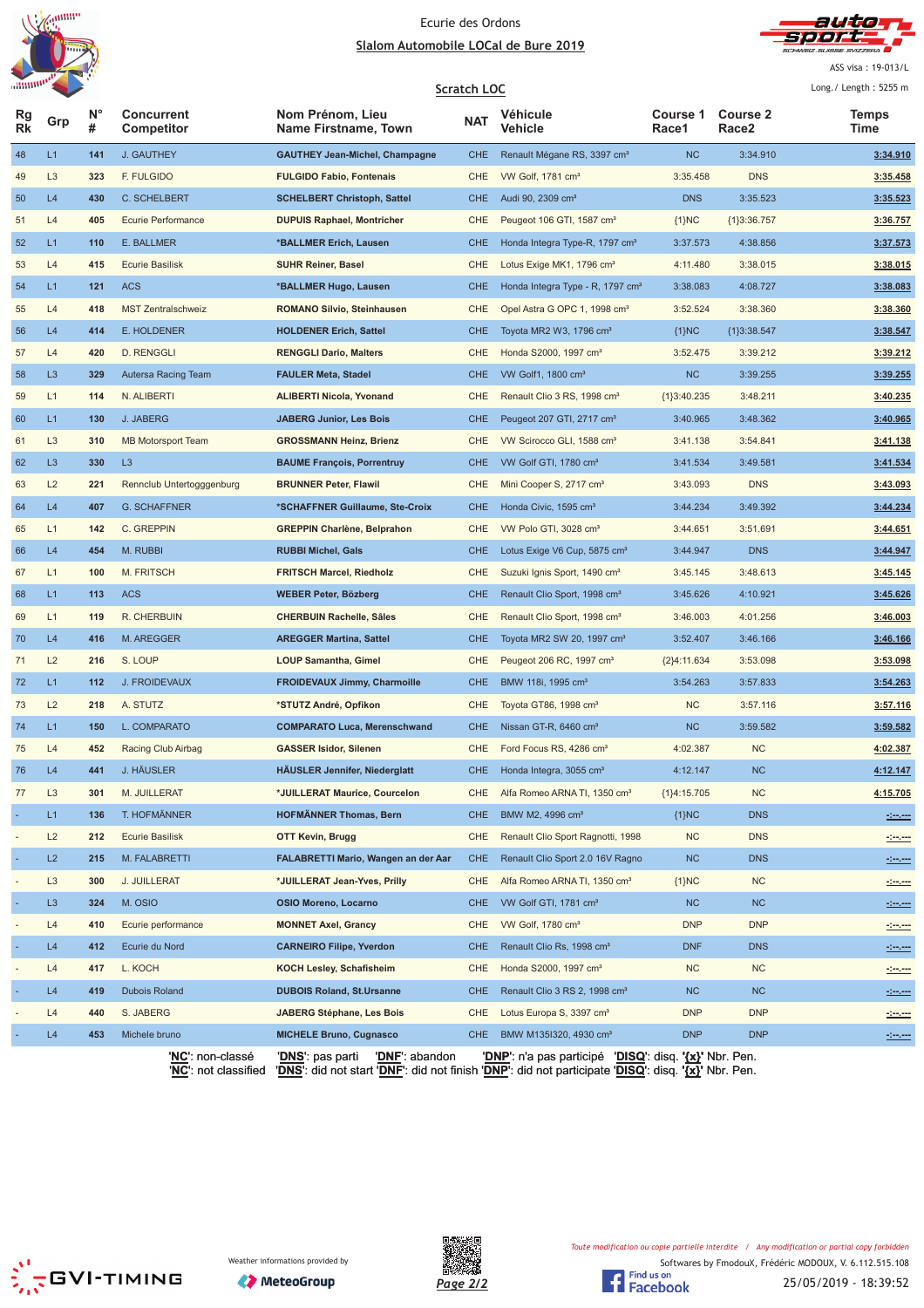|                                                     | <b>ANTHUL</b>    |                                                          | Ecurie des Ordons<br>Slalom Automobile LOCal de Bure 2019                                           | ailte<br>ASS visa: 19-013/L |                                                        |                      |                      |                       |  |  |
|-----------------------------------------------------|------------------|----------------------------------------------------------|-----------------------------------------------------------------------------------------------------|-----------------------------|--------------------------------------------------------|----------------------|----------------------|-----------------------|--|--|
|                                                     |                  |                                                          |                                                                                                     | <b>Essais LOC</b>           |                                                        |                      |                      | Long./ Length: 5255 m |  |  |
| Rg<br>Rk                                            | $N^{\circ}$<br># | Concurrent<br>Competitor                                 | Nom Prénom, Lieu<br>Name Firstame, Town                                                             | NAT                         | Véhicule<br>Vehicle                                    | Essai 1<br>Training1 | Essai 2<br>Training2 | Temps<br>Time         |  |  |
| Catégorie / Category : L1 0 -> 1600 cm <sup>3</sup> |                  |                                                          |                                                                                                     |                             |                                                        |                      |                      |                       |  |  |
|                                                     | 100              | M. FRITSCH                                               | <b>Marcel FRITSCH, Riedholz</b>                                                                     | <b>CHE</b>                  | Suzuki Ignis Sport, 1490 cm <sup>3</sup>               | 3:58.233             | 3:53.038             | 3:53.038              |  |  |
|                                                     |                  |                                                          |                                                                                                     |                             |                                                        |                      |                      |                       |  |  |
|                                                     |                  | Catégorie / Category : L1 1601 -> 2000 cm <sup>3</sup>   |                                                                                                     |                             |                                                        |                      |                      |                       |  |  |
| $\mathbf 1$                                         | 120              | Bödeli Racing Club                                       | Michael SCHRANZ, Wilderswil                                                                         | <b>CHE</b>                  | Honda Integra Type-R, 1797 cm <sup>3</sup>             | 3:28.325             | 3:21.404             | 3:21.404              |  |  |
| $\overline{2}$                                      | 116              | <b>ACS</b>                                               | Iwan BRANTSCHEN, Randa                                                                              | <b>CHE</b>                  | Honda Integra Type R, 1797 cm <sup>3</sup>             | 3:21.449             | 27:04.336            | 3:21.449              |  |  |
| $\overline{3}$                                      | 115              | T. RÜEDI                                                 | <b>Tobias RÜEDI, Alchenstorf</b>                                                                    | <b>CHE</b>                  | Honda Integra Type R, 1797 cm <sup>3</sup>             | 3:28.552             | 3:47.076             | 3:28.552              |  |  |
| $\overline{4}$                                      | 118              | <b>U. FANKHAUSER</b>                                     | <b>Urs FANKHAUSER, Steffisburg</b>                                                                  | <b>CHE</b>                  | Honda Civic Type R, 1998 cm <sup>3</sup>               | 3:28.776             | 27:16.941            | 3:28.776              |  |  |
| $5\phantom{.0}$                                     | 117              | <b>RCU</b>                                               | Jakob MORGENEGG, Bargen                                                                             | <b>CHE</b>                  | Subaru BRZ, 1998 cm <sup>3</sup>                       | 3:29.968             | 27:13.150            | 3:29.968              |  |  |
| 6                                                   | 111              | Ecurie du Nord                                           | Loris GUILLAUME, Yverdon-les-Bains                                                                  | <b>CHE</b>                  | Peugeot 306 2.0 16V, 1998 cm <sup>3</sup>              | 3:30.778             | <b>DNF</b>           | 3:30.778              |  |  |
| $\overline{7}$                                      | 110              | E. BALLMER                                               | Erich *BALLMER, Lausen                                                                              | <b>CHE</b>                  | Honda Integra Type-R, 1797 cm <sup>3</sup>             | 3:41.114             | 3:35.110             | 3:35.110              |  |  |
| 8                                                   | 121              | <b>ACS</b>                                               | Hugo *BALLMER, Lausen                                                                               | CHE                         | Honda Integra Type - R, 1797 cm <sup>3</sup>           | 3:48.558             | 3:43.382             | 3:43.382              |  |  |
| 9                                                   | 114              | N. ALIBERTI                                              | Nicola ALIBERTI, Yvonand                                                                            | <b>CHE</b>                  | Renault Clio 3 RS, 1998 cm <sup>3</sup>                | 3:43.737             | 3:48.979             | 3:43.737              |  |  |
| 10                                                  | 113              | <b>ACS</b>                                               | Peter WEBER, Bözberg                                                                                | <b>CHE</b>                  | Renault Clio Sport, 1998 cm <sup>3</sup>               | 3:47.592             | 4:21.693             | 3:47.592              |  |  |
| 11                                                  | 119              | R. CHERBUIN                                              | Rachelle CHERBUIN, Sâles                                                                            | <b>CHE</b>                  | Renault Clio Sport, 1998 cm <sup>3</sup>               | 3:57.116             | 3:49.387             | 3:49.387              |  |  |
| 12                                                  | 112              | J. FROIDEVAUX                                            | Jimmy FROIDEVAUX, Charmoille                                                                        | <b>CHE</b>                  | BMW 118i, 1995 cm <sup>3</sup>                         | 4:02.627             | 3:59.591             | 3:59.591              |  |  |
|                                                     |                  |                                                          |                                                                                                     |                             |                                                        |                      |                      |                       |  |  |
|                                                     |                  | Catégorie / Category : L1 2001 -> 3000 cm <sup>3</sup>   |                                                                                                     |                             |                                                        |                      |                      |                       |  |  |
| $\mathbf{1}$                                        | 137              | S. MARÉCHAL                                              | Stéphane MARÉCHAL, Gimel                                                                            | <b>CHE</b>                  | Renault Clio 4 RS, 2720 cm <sup>3</sup>                | 3:26.987             | 3:24.381             | 3:24.381              |  |  |
| $\overline{2}$                                      | 135              | A. NEUHAUS                                               | <b>Anton NEUHAUS, Tafers</b>                                                                        | CHE                         | Renault Clio RS Trophy, 2750 cm <sup>3</sup>           | 3:33.847             | 3:26.297             | 3:26.297              |  |  |
| $\overline{3}$                                      | 132              | J. BONVALLAT                                             | Jonathan BONVALLAT, Cornol                                                                          | <b>CHE</b>                  | Kia Ceed GT, 2705 cm <sup>3</sup>                      | 3:34.931             | 3:26.489             | 3:26.489              |  |  |
| $\overline{4}$                                      | 134              | A. RÖTHLISBERGER                                         | Adrian RÖTHLISBERGER, Filzbach                                                                      | <b>CHE</b>                  | Opel Corsa OPC Nürburgring Editi                       | 3:39.312             | 3:31.902             | 3:31.902              |  |  |
| 5                                                   | 133              | S. FELDMANN                                              | Sandro FELDMANN, St. Gallen                                                                         | <b>CHE</b>                  | Peugeot 208, 2717 cm <sup>3</sup>                      | 3:35.435             | 3:33.350             | 3:33.350              |  |  |
| 6                                                   | 131              | Ecurie du nord                                           | Patrice NICOLE, Yvonand                                                                             | <b>CHE</b>                  | Opel Corsa OPC Nurburgring, 271                        | 3:38.791             | 3:34.654             | 3:34.654              |  |  |
| 7                                                   | 130              | J. JABERG                                                | <b>Junior JABERG, Les Bois</b>                                                                      | CHE                         | Peugeot 207 GTI, 2717 cm <sup>3</sup>                  | 3:51.425             | 3:42.369             | 3:42.369              |  |  |
|                                                     |                  |                                                          |                                                                                                     |                             |                                                        |                      |                      |                       |  |  |
|                                                     |                  | Catégorie / Category : $L1$ 3001 -> 3500 cm <sup>3</sup> |                                                                                                     |                             |                                                        |                      |                      |                       |  |  |
|                                                     | 143              | Ecurie du Nord                                           | Guillaume HENCHOZ, Cossonay-Ville                                                                   | <b>CHE</b>                  | Mitsubishi Lancer Evo IX, 3395 cm                      | 3:31.119             | 3:17.921             | 3:17.921              |  |  |
| $\overline{c}$                                      | 141              | J. GAUTHEY                                               | Jean-Michel GAUTHEY, Champagne                                                                      | CHE                         | Renault Mégane RS, 3397 cm <sup>3</sup>                | 3:25.366             | 3:21.429             | <u>3:21.429</u>       |  |  |
| $\mathbf{3}$                                        | 140              | <b>Les Corsaires</b>                                     | Eduardo MIZRAJI, Chamblon                                                                           | <b>CHE</b>                  | Renault Mégane Trophy RS, 3397                         | 3:35.930             | 3:30.573             | 3:30.573              |  |  |
| $\overline{4}$                                      | 142              | C. GREPPIN                                               | Charlène GREPPIN, Belprahon                                                                         | <b>CHE</b>                  | VW Polo GTI, 3028 cm <sup>3</sup>                      | 3:59.155             | 3:49.392             | 3:49.392              |  |  |
|                                                     |                  |                                                          |                                                                                                     |                             |                                                        |                      |                      |                       |  |  |
|                                                     |                  | Catégorie / Category : L1 + 3500 cm <sup>3</sup>         |                                                                                                     |                             |                                                        |                      |                      |                       |  |  |
|                                                     | 136              | T. HOFMÄNNER                                             | Thomas HOFMÄNNER, Bern                                                                              | <b>CHE</b>                  | BMW M2, 4996 cm <sup>3</sup>                           | 3:17.292             | 3:15.405             | 3:15.405              |  |  |
| $\overline{c}$                                      | 150              | L. COMPARATO                                             | Luca COMPARATO, Merenschwand                                                                        | <b>CHE</b>                  | Nissan GT-R, 6460 cm <sup>3</sup>                      | 3:44.476             | 3:24.545             | 3:24.545              |  |  |
|                                                     |                  |                                                          |                                                                                                     |                             |                                                        |                      |                      |                       |  |  |
|                                                     |                  | Catégorie / Category : L2 1601 -> 2000 cm <sup>3</sup>   |                                                                                                     |                             |                                                        |                      |                      |                       |  |  |
| $\mathbf 1$                                         | 214              | <b>ACS</b>                                               | <b>Massimo PALTENGHI, Cugnasco</b>                                                                  | <b>CHE</b>                  | Toyota GT86, 1995 cm <sup>3</sup>                      | 3:20.471             | 3:22.258             | 3:20.471              |  |  |
| $\overline{c}$                                      | 213              | M. BERING                                                | Michaël BERING, Le Locle                                                                            | <b>CHE</b>                  | Honda Civic Type R, 1998 cm <sup>3</sup>               | 3:21.684             | 3:39.225             | 3:21.684              |  |  |
| $\mathbf{3}$                                        | 211              | <b>Ecurie Performance</b>                                | <b>Nicolas MOINAT, Grancy</b>                                                                       | <b>CHE</b>                  | VW Golf, 1780 cm <sup>3</sup>                          | 3:30.590             | 3:22.190             | 3:22.190              |  |  |
| $\overline{4}$                                      | 212              | <b>Ecurie Basilisk</b>                                   | Kevin OTT, Brugg                                                                                    | <b>CHE</b>                  | Renault Clio Sport Ragnotti, 1998                      | 3:24.662             | <b>DNF</b>           | 3:24.662              |  |  |
| $\overline{5}$                                      | 210              | R. STUTZ                                                 | Roger *STUTZ, Watt                                                                                  | <b>CHE</b>                  | Toyota GT 86, 1998 cm <sup>3</sup>                     | 3:32.510             | 3:29.956             | 3:29.956              |  |  |
| 6                                                   | 217              | F. RICHARD                                               | <b>Florian RICHARD, Echandens</b>                                                                   | <b>CHE</b>                  | Renault Clio, 1998 cm <sup>3</sup>                     | 3:36.181             | 3:30.537             | 3:30.537              |  |  |
|                                                     |                  | ' <b>NC'</b> : non-classé                                | 'DNF': abandon<br>' <u>DNS</u> ': pas parti                                                         |                             | 'DNP': n'a pas participé 'DISQ': disq. '{x}' Nbr. Pen. |                      |                      |                       |  |  |
|                                                     |                  | 'NC': not classified                                     | 'DNS': did not start 'DNF': did not finish 'DNP': did not participate 'DISQ': disq. '{x}' Nbr. Pen. |                             |                                                        |                      |                      |                       |  |  |





Toute modification ou copie partielle interdite / Any modification or partial copy forbidden



Softwares by FmodouX, Frédéric MODOUX, V. 6.112.515.108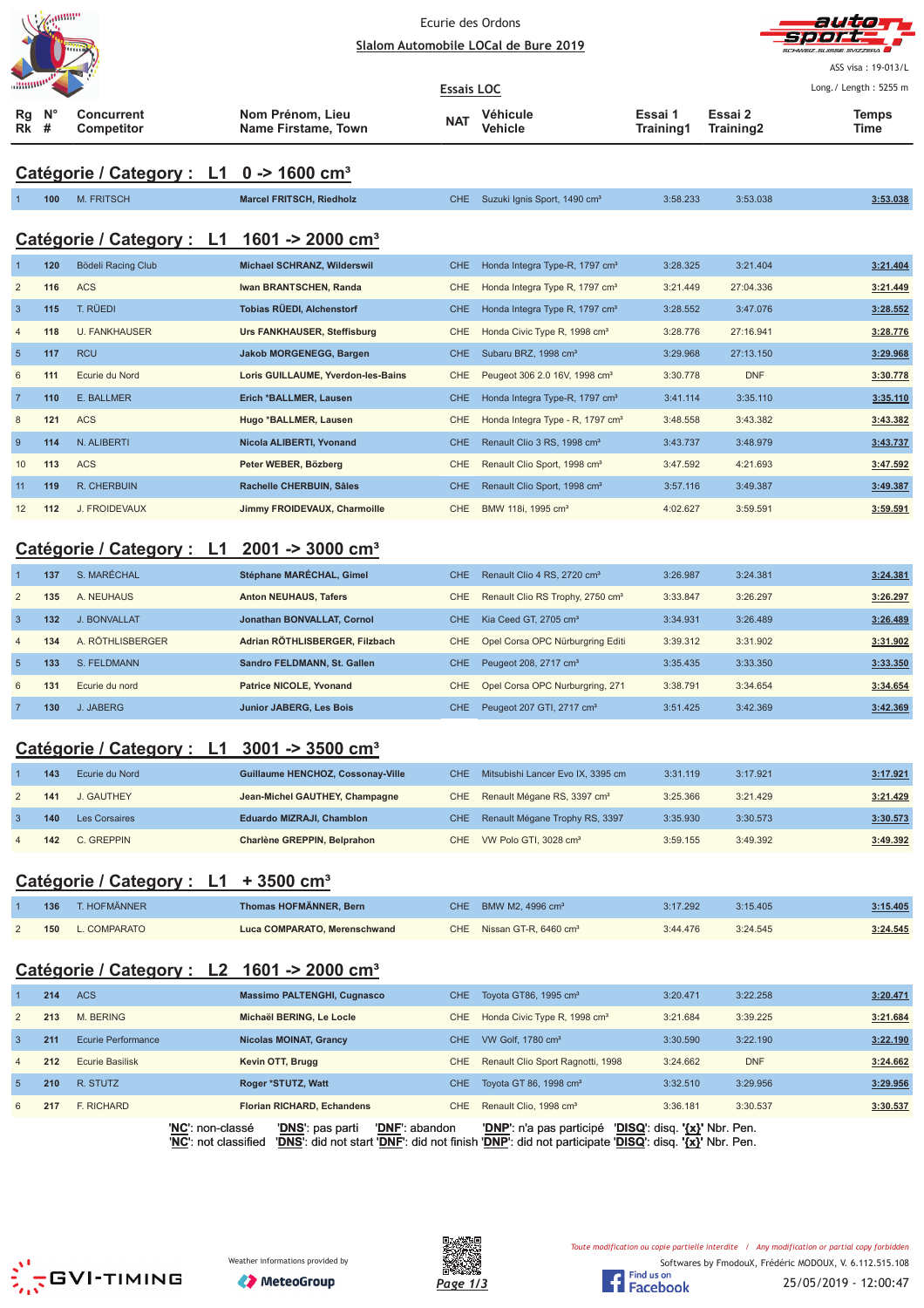



ASS visa: 19-013/L

|                                 | <b>ARRIVES</b> |                          |                                         |            | <b>Essais LOC</b>                        |                      |                      |               |  |  |
|---------------------------------|----------------|--------------------------|-----------------------------------------|------------|------------------------------------------|----------------------|----------------------|---------------|--|--|
| $Rg$ $N^{\circ}$<br><b>Rk</b> # |                | Concurrent<br>Competitor | Nom Prénom, Lieu<br>Name Firstame, Town | <b>NAT</b> | Véhicule<br><b>Vehicle</b>               | Essai 1<br>Training1 | Essai 2<br>Training2 | Temps<br>Time |  |  |
|                                 | 218            | A. STUTZ                 | André *STUTZ, Opfikon                   |            | CHE Toyota GT86, 1998 cm <sup>3</sup>    | 3:33.411             | 3:30.730             | 3:30.730      |  |  |
| 8                               | 215            | M. FALABRETTI            | Mario FALABRETTI, Wangen an der Aare    |            | CHE Renault Clio Sport 2.0 16V Ragnot    | 3:34.198             | 3:31.128             | 3:31.128      |  |  |
| 9                               | 216            | S. LOUP                  | Samantha LOUP, Gimel                    |            | CHE Peugeot 206 RC, 1997 cm <sup>3</sup> | 3:58.203             | 3:48.209             | 3:48.209      |  |  |

### **Catégorie / Category : L2 2001 -> 3000 cm³**

|                | 223 | <b>Ecurie Basilisk</b>    | Raymond STOFER, Herznach  | CHE.       | Mini Cooper RSR, 2717 cm <sup>3</sup>     | 3:25.017 | 3:10.257 | 3:10.257 |
|----------------|-----|---------------------------|---------------------------|------------|-------------------------------------------|----------|----------|----------|
| $\overline{2}$ | 221 | Rennclub Untertogggenburg | Peter BRUNNER, Flawil     | <b>CHE</b> | Mini Cooper S, 2717 cm <sup>3</sup>       | 3:47.701 | 3:42.529 | 3:42.529 |
|                |     | Catégorie / Category : L2 | $+3000$ cm <sup>3</sup>   |            |                                           |          |          |          |
|                | 231 | N. SCHMID                 | <b>Noa SCHMID, Kriens</b> | CHE.       | Subaru BRZ, 3397 cm <sup>3</sup>          | 3:11.212 | 3:01.353 | 3:01.353 |
| $\overline{2}$ | 234 | Ecurie des ordons         | Gaetan HEYER, Moutier     | CHE        | Opel Astra G OPC, 3397 cm <sup>3</sup>    | 3:09.988 | 3:08.313 | 3:08.313 |
| 3              | 232 | Ecurie du Nord            | Léonard HENCHOZ, Gollion  | CHE.       | Mitsubishi Lancer EVO VI, 3395 c          | 3:25.618 | 3:18.620 | 3:18.620 |
| $\overline{4}$ | 233 | Ecurie du Nord            | Damien LANGHI, Penthalaz  | <b>CHE</b> | Renault Megane 2 RS, 3397 cm <sup>3</sup> | 3:31.330 | 3:27.888 | 3:27.888 |
| 5 <sup>5</sup> | 230 | <b>M. GRISELLI</b>        | Maël GRISELLI, Tramelan   | CHE.       | Subaru Impreza WRX, 3390 cm <sup>3</sup>  | 3:33.839 | 3:31.869 | 3:31.869 |
|                |     |                           |                           |            |                                           |          |          |          |

### **Catégorie / Category : L3 0 -> 1400 cm³**

| 300 | J. JUILLERAT     | Jean-Yves *JUILLERAT, Prilly  | CHE Alfa Romeo ARNA TI, 1350 cm <sup>3</sup> | 4:01.068 | 3:57.950 | 3:57.950 |
|-----|------------------|-------------------------------|----------------------------------------------|----------|----------|----------|
|     | 301 M. JUILLERAT | Maurice *JUILLERAT, Courcelon | CHE Alfa Romeo ARNA TI, 1350 cm <sup>3</sup> | 4:05.835 | 3:58.017 | 3:58.017 |

### **Catégorie / Category : L3 1401 -> 1600 cm³**

| 310 | MB Motorsport Team | <b>Heinz GROSSMANN, Brienz</b> |  | CHE VW Scirocco GLI, 1588 cm <sup>3</sup> | 3:49.940 | 3:45.689 | 3:45.689 |
|-----|--------------------|--------------------------------|--|-------------------------------------------|----------|----------|----------|
|-----|--------------------|--------------------------------|--|-------------------------------------------|----------|----------|----------|

### **Catégorie / Category : L3 1601 -> 2000 cm³**

|                | 329 | Autersa Racing Team        | <b>Meta FAULER, Stadel</b>        | <b>CHE</b> | VW Golf1, 1800 cm <sup>3</sup>    | 3:36.330 | 3:19.168 | 3:19.168 |
|----------------|-----|----------------------------|-----------------------------------|------------|-----------------------------------|----------|----------|----------|
| $\overline{2}$ | 321 | M. OSIO                    | Marco OSIO, Gerra Piano           | CHE.       | VW Golf GTI, 1781 cm <sup>3</sup> | 3:29.527 | 3:21.152 | 3:21.152 |
| $\overline{3}$ | 325 | J. HOUMARD                 | Jérémie HOUMARD, Champoz          | <b>CHE</b> | VW Golf, 1781 $\text{cm}^3$       | 3:21.157 | 3:29.144 | 3:21.157 |
| $\overline{4}$ | 328 | C. AFFOLTER                | Christoph AFFOLTER, Schwadernau   | <b>CHE</b> | VW Golf II, 1780 cm <sup>3</sup>  | 3:28.580 | 3:21.542 | 3:21.542 |
| 5              | 327 | O. JUBIN                   | <b>Olivier JUBIN, Rocourt</b>     | <b>CHE</b> | VW Golf GTI, 1781 cm <sup>3</sup> | 3:30.390 | 3:22.637 | 3:22.637 |
| 6              | 326 | Team Rallye Top            | Camillo SCHORNO, Merlischachen    | CHE        | Ford Escort RS 2000 Mk I, 1993 c  | 3:23.480 | 3:26.341 | 3:23.480 |
| $\overline{7}$ | 320 | Squadra Corse Quadrifoglio | Michele OSIO, Saviese             | CHE.       | VW Golf II, 1781 cm <sup>3</sup>  | 3:37.743 | 3:27.292 | 3:27.292 |
| 8              | 323 | F. FULGIDO                 | <b>Fabio FULGIDO, Fontenais</b>   | CHE        | VW Golf, 1781 cm <sup>3</sup>     | 3:39.444 | 3:31.890 | 3:31.890 |
| 9              | 324 | M. OSIO                    | Moreno OSIO, Locarno              | <b>CHE</b> | VW Golf GTI, 1781 cm <sup>3</sup> | 3:45.505 | 3:32.281 | 3:32.281 |
| 10             | 330 | L3                         | <b>Francois BAUME, Porrentruv</b> | CHE        | VW Golf GTI, 1780 cm <sup>3</sup> | 3:44.064 | 3:39.678 | 3:39.678 |

### **Catégorie / Category : L4 0 -> 1600 cm³**

|                 | 400 | Squadra Rotberg                    | Igor RODELLA, Zwingen                  | CHE.       | Suzuki Swift Sport, 1586 cm <sup>3</sup>  | 3:22.748 | 3:16.253 | 3:16.253 |
|-----------------|-----|------------------------------------|----------------------------------------|------------|-------------------------------------------|----------|----------|----------|
| 2               | 403 | R-Performance Switzerland / Racing | Mario BÖNIGER-GASSER, Erstfeld         | CHE.       | Honda Civic CRX V-TEC, 1595 cm            | 3:26.666 | 3:20.845 | 3:20.845 |
| $\overline{3}$  | 408 | Scuderia Taifyn                    | Vincent MONTANDON, La Chaux de Fonds   | CHE.       | Caterham superseven 1.6I, 1596 c          | 3:28.463 | 3:21.197 | 3:21.197 |
| $\overline{4}$  | 405 | Ecurie Performance                 | <b>Raphael DUPUIS, Montricher</b>      | CHE.       | Peugeot 106 GTI, 1587 cm <sup>3</sup>     | 3:46.917 | 3:24.140 | 3:24.140 |
| $5\overline{5}$ | 401 | D. SCHULER                         | <b>Daniel SCHULER, Schwyz</b>          | CHE.       | Tovota Corolla AE86, 1587 cm <sup>3</sup> | 3:29.068 | 3:25.654 | 3:25.654 |
| 6               | 402 | <b>M. TRUFFER</b>                  | <b>Mike TRUFFER, Susten</b>            | CHE.       | Mazda MX5, 1597 cm <sup>3</sup>           | 3:32.124 | 3:32.358 | 3:32.124 |
| $\overline{7}$  | 404 | R. ULRICH                          | <b>Rene ULRICH, Steinen</b>            | CHE.       | Honda CRX Vtec, 1595 cm <sup>3</sup>      | 3:45.332 | 3:43.005 | 3:43.005 |
| 8               | 407 | <b>G. SCHAFFNER</b>                | <b>Guillaume *SCHAFFNER, Ste-Croix</b> | <b>CHE</b> | Honda Civic, 1595 cm <sup>3</sup>         | 3:51.980 | 3:48.233 | 3:48.233 |
|                 |     |                                    |                                        |            |                                           |          |          |          |





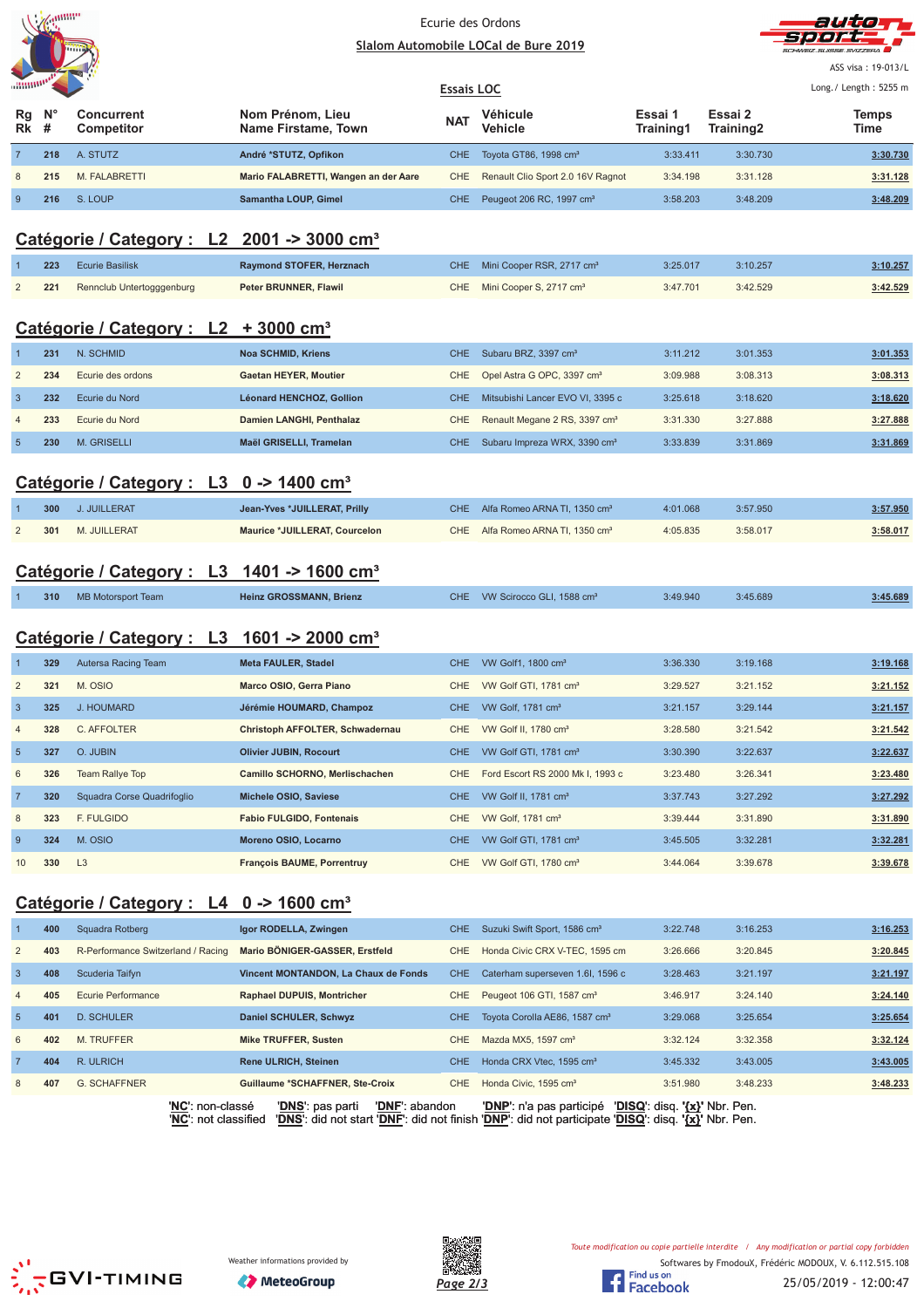



ASS visa: 19-013/L Long./ Length: 5255 m

| $\text{minmin}$ |  |                          |                                         | <b>Essais LOC</b> |                     | Long./ Length: 5255 r |                      |                      |
|-----------------|--|--------------------------|-----------------------------------------|-------------------|---------------------|-----------------------|----------------------|----------------------|
| Ra N°<br>Rk #   |  | Concurrent<br>Competitor | Nom Prénom, Lieu<br>Name Firstame, Town | <b>NAT</b>        | Véhicule<br>Vehicle | Essai 1<br>Training1  | Essai 2<br>Training2 | <b>Temps</b><br>Time |

### **Catégorie / Category : L4 1601 -> 2000 cm³**

|                | 322 | S. GUÉLAT                 | Samuel GUÉLAT, Glovelier              | CHE.       | Lotus Elise, 1796 cm <sup>3</sup>         | 3:12.335 | 3:05.601   | 3:05.601 |
|----------------|-----|---------------------------|---------------------------------------|------------|-------------------------------------------|----------|------------|----------|
| $\overline{2}$ | 413 | <b>D. BREITER</b>         | Dominik BREITER, Pfäffikon            | <b>CHE</b> | Opel Kadett E GSI, 1998 cm <sup>3</sup>   | 3:16.887 | 3:11.578   | 3:11.578 |
| -3             | 412 | Ecurie du Nord            | <b>Filipe CARNEIRO, Yverdon</b>       | <b>CHE</b> | Renault Clio Rs, 1998 cm <sup>3</sup>     | 3:30.353 | 3:17.950   | 3:17.950 |
| $\overline{4}$ | 414 | E. HOLDENER               | Erich HOLDENER, Sattel                | <b>CHE</b> | Toyota MR2 W3, 1796 cm <sup>3</sup>       | 3:30.736 | 3:21.872   | 3:21.872 |
| 5              | 415 | <b>Ecurie Basilisk</b>    | <b>Reiner SUHR, Basel</b>             | <b>CHE</b> | Lotus Exige MK1, 1796 cm <sup>3</sup>     | 3:29.219 | 3:25.243   | 3:25.243 |
| 6              | 421 | <b>RCU</b>                | Daniel BOOS, Bertschikon              | <b>CHE</b> | Mazda MX-5 1.8i EVO, 1840 cm <sup>3</sup> | 3:26.586 | 3:25.370   | 3:25.370 |
| $\overline{7}$ | 417 | L. KOCH                   | Lesley KOCH, Schafisheim              | CHE.       | Honda S2000, 1997 cm <sup>3</sup>         | 3:34.556 | 3:27.354   | 3:27.354 |
| 8              | 411 | M. DUCOMMUN               | Mickaël DUCOMMUN, Les Ponts de Martel | <b>CHE</b> | Renault Clio 2.0 RS, 1998 cm <sup>3</sup> | 3:32.186 | 3:27.677   | 3:27.677 |
| 9              | 418 | <b>MST Zentralschweiz</b> | Silvio ROMANO, Steinhausen            | <b>CHE</b> | Opel Astra G OPC 1, 1998 cm <sup>3</sup>  | 3:35.135 | 3:34.733   | 3:34.733 |
| 10             | 420 | D. RENGGLI                | <b>Dario RENGGLI, Malters</b>         | CHE        | Honda S2000, 1997 cm <sup>3</sup>         | 3:44.512 | 3:42.756   | 3:42.756 |
| 11             | 410 | Ecurie performance        | <b>Axel MONNET, Grancy</b>            | CHE        | VW Golf, 1780 cm <sup>3</sup>             | 3:44.678 | <b>DNS</b> | 3:44.678 |
| 12             | 416 | M. AREGGER                | <b>Martina AREGGER, Sattel</b>        | <b>CHE</b> | Toyota MR2 SW 20, 1997 cm <sup>3</sup>    | 3:45.816 | 3:44.846   | 3:44.846 |
| 13             | 419 | <b>Dubois Roland</b>      | Roland DUBOIS, St.Ursanne             | CHE.       | Renault Clio 3 RS 2, 1998 cm <sup>3</sup> | 4:02.820 | 3:56.981   | 3:56.981 |

### **Catégorie / Category : L4 2001 -> 3000 cm³**

| 431 | Ecurie performance | Gaël BAUMBERGER, Pampigny   | CHE Opel Corsa d 16t opc, 2717 cm <sup>3</sup> | 3:17.323 | 3:15.529 | 3:15.529 |
|-----|--------------------|-----------------------------|------------------------------------------------|----------|----------|----------|
| 430 | C. SCHELBERT       | Christoph SCHELBERT, Sattel | CHE Audi 90, 2309 cm <sup>3</sup>              | 3:40.043 | 3:34.401 | 3:34.401 |

### **Catégorie / Category : L4 3001 -> 3500 cm³**

|                | 442 | Ecurie Performance       | <b>MICHEL DONDEYNAZ, Yens</b>     | CHE. | BMW M3, 3201 cm <sup>3</sup>              | 3:06.570 | 3:02.439 | 3:02.439 |
|----------------|-----|--------------------------|-----------------------------------|------|-------------------------------------------|----------|----------|----------|
| 2              | 444 | Rennclub Untertoggenburg | <b>Tobias MEIER, Ebnat-Kappel</b> | CHE. | Opel Astra, 3397 cm <sup>3</sup>          | 3:12.400 | 3:10.867 | 3:10.867 |
| $\mathbf{3}$   | 443 | Racing Club Airbag       | Urs KUPPER, Wangen                | CHE  | Mitsubishi Evo 8 MR, 3395 cm <sup>3</sup> | 3:20.176 | 3:18.819 | 3:18.819 |
| $\overline{4}$ | 445 | C. MARECHAL              | Christophe MARECHAL, Gimel        | CHE  | Renault Mégane r26r, 3400 cm <sup>3</sup> | 3:28.991 | 3:21.298 | 3:21.298 |
| -5             | 440 | S. JABERG                | Stéphane JABERG, Les Bois         | CHE. | Lotus Europa S, 3397 cm <sup>3</sup>      | 3:42.682 | 3:33.868 | 3:33.868 |
| 6              | 441 | I HÄUSI FR               | Jennifer HÄUSLER, Niederglatt     | CHE  | Honda Integra, 3055 cm <sup>3</sup>       | 4:04.642 | 4:07.640 | 4:04.642 |

### **Catégorie / Category : L4 + 3500 cm³**

|                | 450 | <b>Fabrice Mouche</b> |                  | <b>Fabrice MOUCHE, Bonfol</b>  |                | CHE BMW 1M Coupé, 5064 cm <sup>3</sup>       | 3:19.930                      | 3:16.293   | 3:16.293 |
|----------------|-----|-----------------------|------------------|--------------------------------|----------------|----------------------------------------------|-------------------------------|------------|----------|
| 2              | 454 | M. RUBBI              |                  | Michel RUBBI, Gals             |                | CHE Lotus Exige V6 Cup, 5875 cm <sup>3</sup> | 3:22.139                      | 3:32.235   | 3:22.139 |
|                | 452 | Racing Club Airbag    |                  | <b>Isidor GASSER, Silenen</b>  | CHE.           | Ford Focus RS, 4286 cm <sup>3</sup>          | 3:46.978                      | 3:33.909   | 3:33.909 |
| $\overline{4}$ | 453 | Michele bruno         |                  | <b>Bruno MICHELE, Cugnasco</b> |                | CHE BMW M1351320, 4930 cm <sup>3</sup>       | 3:42.003                      | <b>DNF</b> | 3:42.003 |
|                |     |                       | 'NC': non-classé | 'DNS': pas parti               | 'DNF': abandon | <b>'DNP'</b> : n'a pas participé             | 'DISQ': disq. '{x}' Nbr. Pen. |            |          |



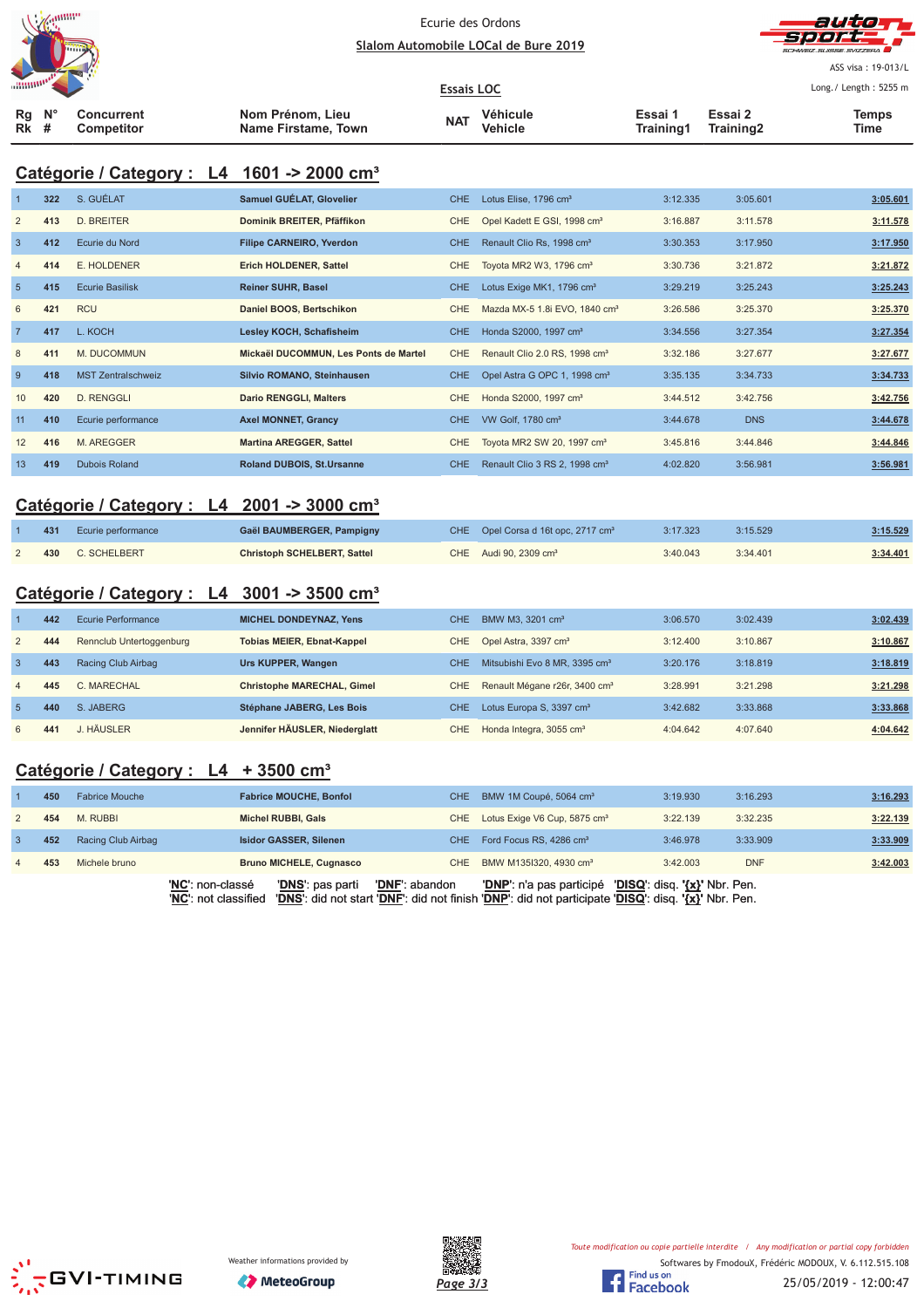



|                |                  |                                 |                                                                          |            |                                                                                   |                      |                      | SCHWEIZ SLISSE SVIZZERA |
|----------------|------------------|---------------------------------|--------------------------------------------------------------------------|------------|-----------------------------------------------------------------------------------|----------------------|----------------------|-------------------------|
|                |                  |                                 |                                                                          |            |                                                                                   |                      |                      | ASS visa: 19-013/L      |
|                |                  |                                 |                                                                          | Suzuki     |                                                                                   |                      |                      | Long./ Length: 5255 m   |
| Rg<br>Rk       | $N^{\circ}$<br># | <b>Concurrent</b><br>Competitor | Nom Prénom, Lieu<br>Name Firstame, Town                                  | NAT        | Véhicule<br>Vehicle                                                               | Essai 1<br>Training1 | Essai 2<br>Training2 | Temps<br>Time           |
|                |                  |                                 | Catégorie / Category : Suzuki Swiss Racing Cup 0 -> 3000 cm <sup>3</sup> |            |                                                                                   |                      |                      |                         |
|                | 728              | S. FEHR                         | Sandro FEHR, Rorschacherberg                                             | <b>CHE</b> | Suzuki Swift Sport, 2334 cm <sup>3</sup>                                          | 3:21.524             | 3:09.866             | 3:09.866                |
| $\overline{2}$ | 706              | F. EGGENBERGER                  | Fabian *EGGENBERGER, Zürich                                              | <b>CHE</b> | Suzuki Swift Sport, 2334 cm <sup>3</sup>                                          | 3:12.234             | 3:10.131             | 3:10.131                |
| 3              | 703              | <b>ACS</b>                      | <b>Patrick *FLAMMER, Glarus</b>                                          | <b>CHE</b> | Suzuki Swift Sport, 2334 cm <sup>3</sup>                                          | 3:18.576             | 3:10.212             | 3:10.212                |
| 4              | 719              | S. SCHNEIDER                    | Simeon SCHNEIDER, Wildberg                                               | <b>CHE</b> | Suzuki Swift Sport, 2334 cm <sup>3</sup>                                          | 3:13.448             | 3:11.271             | 3:11.271                |
| $\overline{5}$ | 716              | M. MUZZARELLI                   | Marcel MUZZARELLI, Riedt b. Erlen                                        | <b>CHE</b> | Suzuki Swift Sport, 2334 cm <sup>3</sup>                                          | 3:12.948             | 3:11.368             | 3:11.368                |
| 6              | 713              | C. ZIMMERMANN                   | Christian ZIMMERMANN, Näfels                                             | <b>CHE</b> | Suzuki Swift Sport, 2334 cm <sup>3</sup>                                          | 3:13.938             | 3:13.427             | 3:13.427                |
| $\overline{7}$ | 729              | <b>D. SCHNEIDER</b>             | Daniel SCHNEIDER, Galgenen                                               | <b>CHE</b> | Suzuki Swift Sport, 2380 cm <sup>3</sup>                                          | 3:17.254             | 3:14.780             | 3:14.780                |
| 8              | 735              | A. ULLRICH                      | Alexander *ULLRICH, Glarus                                               | <b>CHE</b> | Suzuki Swift Sport, 2334 cm <sup>3</sup>                                          | 3:18.150             | 3:14.983             | 3:14.983                |
| 9              | 723              | M. DIETHELM                     | Mario DIETHELM, Siebnen                                                  | <b>CHE</b> | Suzuki Swift Sport, 2334 cm <sup>3</sup>                                          | 3:22.492             | 3:15.205             | 3:15.205                |
| 10             | 733              | <b>Ecurie Basilisk</b>          | Andreas *SANER, Röschenz                                                 | <b>CHE</b> | Suzuki Swift Sport SanerPerforma                                                  | 3:23.365             | 3:16.169             | 3:16.169                |
| 11             | 722              | Autorama AG                     | Ralf HENGGELER, Unterägeri                                               | <b>CHE</b> | Suzuki Swift Sport, 2334 cm <sup>3</sup>                                          | 3:20.839             | 3:16.481             | 3:16.481                |
| 12             | 738              | H. LEIBER                       | Heiko *LEIBER, Dachsen                                                   | <b>CHE</b> | Suzuki Swift Sport, 2334 cm <sup>3</sup>                                          | 3:17.297             | 3:16.817             | 3:16.817                |
| 13             | 725              | <b>J. DEBRUNNER</b>             | Jean-Claude DEBRUNNER, Lachen                                            | <b>CHE</b> | Suzuki Swift Sport, 2334 cm <sup>3</sup>                                          | 3:20.746             | 3:17.243             | 3:17.243                |
| 14             | 705              | <b>RCU</b>                      | Bruno *BLEIKER, Bütschwil                                                | <b>CHE</b> | Suzuki Swift Sport, 2334 cm <sup>3</sup>                                          | 3:18.539             | 3:17.509             | 3:17.509                |
| 15             | 717              | <b>RCU 33</b>                   | Roland GRAF, Brunnadern                                                  | <b>CHE</b> | Suzuki Swift Sport, 1373 cm <sup>3</sup>                                          | 3:21.050             | 3:18.232             | 3:18.232                |
| 16             | 709              | M. SPÖRRI                       | Michael *SPÖRRI, Würenlos                                                | <b>CHE</b> | Suzuki Swift Sport, 2334 cm <sup>3</sup>                                          | 3:18.964             | 3:24.304             | 3:18.964                |
| 17             | 734              | <b>Ecurie Basilisk</b>          | Gilbert *DENZER, Gelterkinden                                            | <b>CHE</b> | Suzuki Swift SanerPerformance, 2                                                  | 3:21.343             | 3:19.207             | 3:19.207                |
| 18             | 712              | <b>RCU</b>                      | Jürg JUCKER, Bauma                                                       | <b>CHE</b> | Suzuki Swift Sport, 2334 cm <sup>3</sup>                                          | 3:24.940             | 3:20.346             | 3:20.346                |
| 19             | 740              | Coast-Racing                    | Cyril *TRUDEL, Uetikon am See                                            | <b>CHE</b> | Suzuki Swift Sport, 2334 cm <sup>3</sup>                                          | 3:26.785             | 3:20.616             | 3:20.616                |
| 20             | 720              | <b>ACS</b>                      | Rolf TREMP, Ebnat-Kappel                                                 | <b>CHE</b> | Suzuki Swift Sport, 2334 cm <sup>3</sup>                                          | 3:27.493             | 3:21.073             | 3:21.073                |
| 21             | 710              | T. SCHMIDLIN                    | <b>Tobias SCHMIDLIN, Wahlen</b>                                          | <b>CHE</b> | Suzuki Swift Sport SanerPerforma                                                  | 3:33.475             | 3:21.435             | 3:21.435                |
| 22             | 730              | Racing Club Airbag              | Stefan BOEHLER, Schleinikon                                              | <b>CHE</b> | Suzuki Swift Sport, 2334 cm <sup>3</sup>                                          | 3:27.197             | 3:22.015             | 3:22.015                |
| 23             | 737              | RCU-Rennclub Untertoggenburg    | Pascal *BLEIKER, Wattwil                                                 | <b>CHE</b> | Suzuki Swift Sport, 2334 cm <sup>3</sup>                                          | 3:36.037             | 3:22.488             | 3:22.488                |
| 24             | 708              | Coastracing                     | Bruno *BRAENDLI, Stäfa                                                   | <b>CHE</b> | Suzuki Swift Sport, 2334 cm <sup>3</sup>                                          | 3:27.069             | 3:23.844             | 3:23.844                |
| 25             | 704              | Scuderia Taifyn                 | Julien *GROSJEAN, Dombresson                                             | <b>CHE</b> | Suzuki Swift Sport, 2334 cm <sup>3</sup>                                          | 3:25.832             | 3:25.153             | 3:25.153                |
| 26             | 724              | C. DE FRANCESCO                 | Claudio DE FRANCESCO, Pfäffikon ZH                                       | CHE        | Suzuki Swift Sport, 2334 cm <sup>3</sup>                                          | 3:29.656             | 3:26.049             | 3:26.049                |
| 27             | 732              | Sägessermotorsport              | <b>Christof GLAUS, Seftigen</b>                                          | <b>CHE</b> | Suzuki Swift Sport, 2380 cm <sup>3</sup>                                          | 3:30.636             | 3:26.553             | 3:26.553                |
| 28             | 715              | C. KUNZ                         | Claudio KUNZ, Zweisimmen                                                 | <b>CHE</b> | Suzuki Swift Sport, 2334 cm <sup>3</sup>                                          | 3:28.080             | 3:27.371             | 3:27.371                |
| 29             | 721              | <b>B. BAERISWYL</b>             | Barbara BAERISWYL, Seengen                                               | <b>CHE</b> | Suzuki Swift Sport, 2334 cm <sup>3</sup>                                          | 3:35.404             | 3:28.262             | 3:28.262                |
| 30             | 731              | Alexandra Mühlethaler           | Alexandra *MÜHLETHALER, Seengen                                          | CHE        | Suzuki Swift Sport, 2334 cm <sup>3</sup>                                          | 3:36.218             | 3:28.729             | 3:28.729                |
| 31             | 736              | J. QUÉBATTE                     | Julien QUÉBATTE, Colombier                                               | <b>CHE</b> | Suzuki Swift Sport, 2334 cm <sup>3</sup>                                          | 3:33.418             | 3:29.896             | 3:29.896                |
| 32             | 707              | K. ANDERMATT                    | Kurt *ANDERMATT, Cham                                                    | CHE        | Suzuki Swift Sport, 2380 cm <sup>3</sup>                                          | 3:33.197             | 3:30.191             | 3:30.191                |
| 33             | 726              | M. VOGEL                        | Moritz VOGEL, Bürglen                                                    | <b>CHE</b> | Suzuki Swift Sport, 2334 cm <sup>3</sup>                                          | 3:41.959             | 3:32.056             | 3:32.056                |
| 34             | 714              | P. ARMENANTE                    | <b>Pasquale ARMENANTE, Mollis</b>                                        | CHE        | Suzuki Swift Sport, 2334 cm <sup>3</sup>                                          | 3:37.478             | 3:34.110             | 3:34.110                |
| 35             | 739              | <b>Markus Andres</b>            | Markus *ANDRES, Aeugst a.A.                                              | <b>CHE</b> | Suzuki Swift Sport, 2334 cm <sup>3</sup>                                          | 3:40.067             | 3:36.430             | 3:36.430                |
| 36             | 718              | F. MAISSEN                      | Franziska MAISSEN, Wittenbach                                            | <b>CHE</b> | Suzuki Swift Sport, 2338 cm <sup>3</sup>                                          | 3:39.009             | 3:42.035             | 3:39.009                |
| 37             | 701              | <b>Ecurie Basilisk</b>          | Rolf *PLATTNER, Münchenstein 4142                                        | <b>CHE</b> | Suzuki Swift Sport, 2380 cm <sup>3</sup>                                          | 3:41.623             | 3:47.471             | 3:41.623                |
| 38             | 702              | <b>Ecurie Basilisk</b>          | Bettina *BUESS, Gelterkinden                                             | <b>CHE</b> | Suzuki Swift SanerPerformance, 2                                                  | 3:49.192             | 3:44.531             | 3:44.531                |
| 39             | 727              | R. BINZEGGER                    | Remo BINZEGGER, Zug                                                      | CHE        | Suzuki Swift Sport, 2334 cm <sup>3</sup>                                          | 4:06.862             | 3:59.033             | 3:59.033                |
|                |                  | ' <b>NC'</b> : non-classé       | ' <u>DNS'</u> : pas parti<br>'DNF': abandon                              |            | ' <u>DNP'</u> : n'a pas participé ' <u>DISQ</u> ': disq. ' <u>{x}</u> ' Nbr. Pen. |                      |                      |                         |





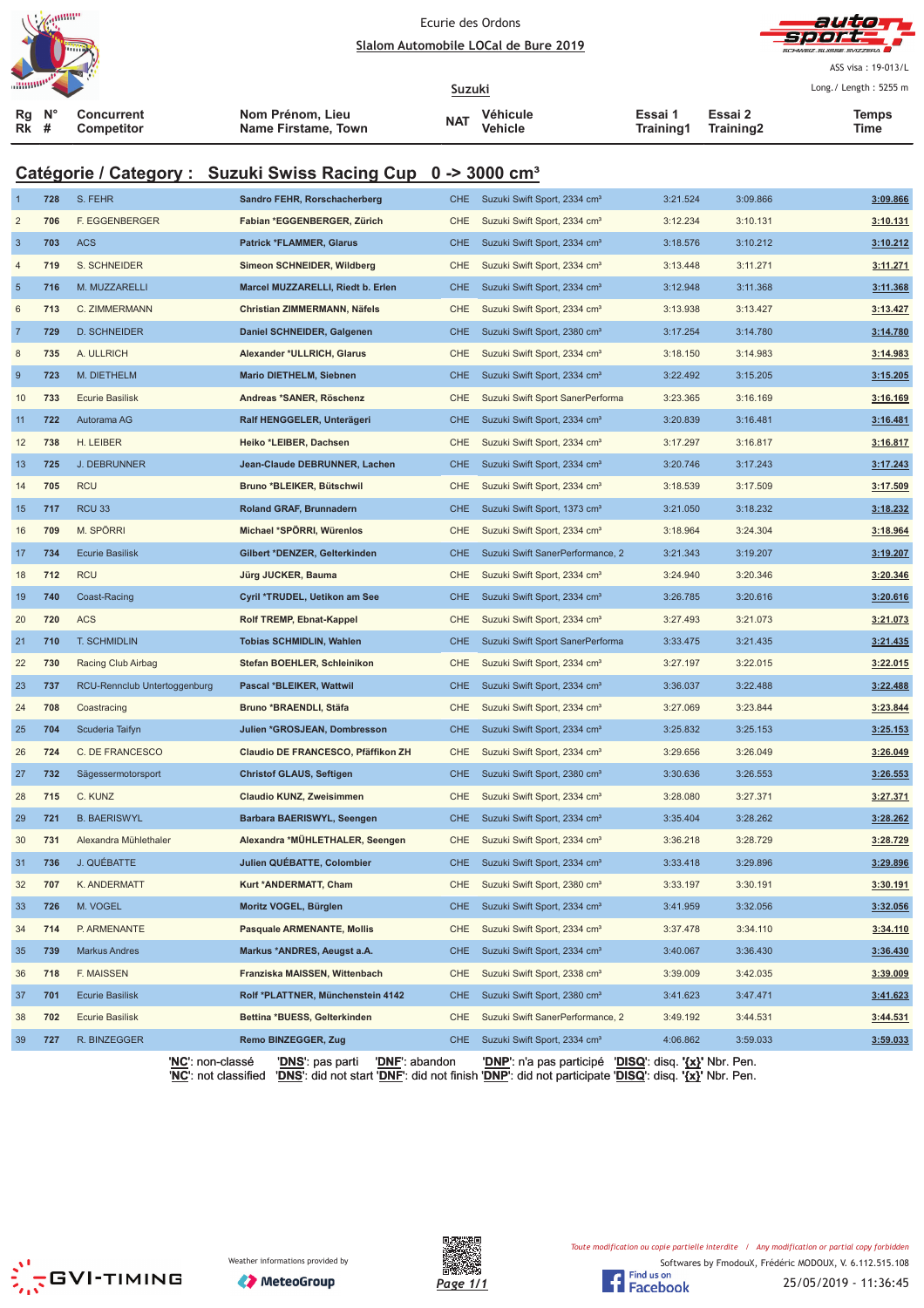| <b>Manufacturer</b><br><b>Limits</b>                                   |                                         | Ecurie des Ordons<br>Slalom Automobile LOCal de Bure 2019 |                            |                      | auto<br>-Sjereist<br>SCHWEIZ SUISSE SVIZZEDA |                                             |  |
|------------------------------------------------------------------------|-----------------------------------------|-----------------------------------------------------------|----------------------------|----------------------|----------------------------------------------|---------------------------------------------|--|
|                                                                        |                                         | Abarth                                                    |                            |                      |                                              | ASS visa: 19-013/L<br>Long./ Length: 5255 m |  |
| $N^{\circ}$<br>Rg<br><b>Concurrent</b><br>Rk<br><b>Competitor</b><br># | Nom Prénom, Lieu<br>Name Firstame, Town | <b>NAT</b>                                                | Véhicule<br><b>Vehicle</b> | Essai 1<br>Training1 | Essai 2<br>Training2                         | <b>Temps</b><br>Time                        |  |

# **Catégorie / Category : Abarth Trofeo Biposto + 2000 cm³**

| 500 | S. BURKHALTER    | Sylvain BURKHALTER, Tramelan | CHE Abarth 695, 2326 $cm3$ | 3:21.047 | 3:18.365 | 3:18.365 |
|-----|------------------|------------------------------|----------------------------|----------|----------|----------|
| 501 | <b>P. KASPER</b> | Paul KASPER, Hergiswil       | CHE Abarth 500, 2326 $cm3$ | 3:29.217 | 3:27.320 | 3:27.320 |

# **Catégorie / Category : Abarth Trofeo Corsa + 2000 cm³**

|     |               | 'DNS': pas parti<br>' <b>NC'</b> : non-classé<br>'DNF': abandon<br>'DNS': did not start 'DNF': did not finish 'DNP': did not participate 'DISQ': disq. '{x}' Nbr. Pen.<br>'NC': not classified | 'DNP': n'a pas participé 'DISQ': disq. '{x}' Nbr. Pen. |          |          |          |
|-----|---------------|------------------------------------------------------------------------------------------------------------------------------------------------------------------------------------------------|--------------------------------------------------------|----------|----------|----------|
| 506 | Trophé abarth | <b>Patrick SCARINZI, Vicques</b>                                                                                                                                                               | CHE Abarth Biposto, 2326 cm <sup>3</sup>               | 3:44.483 | 3:36.645 | 3:36.645 |
| 505 | L. DESSERICH  | Lukas DESSERICH, Horw                                                                                                                                                                          | CHE Abarth Biposto Corsa, 2326 cm <sup>3</sup>         | 3:22.984 | 3:25.023 | 3:22.984 |
| 507 | R. WALTER     | Reho WALTER, Hergiswil                                                                                                                                                                         | CHE Abarth Biposto, 2326 cm <sup>3</sup>               | 3:21.927 | 3:20.093 | 3:20.093 |





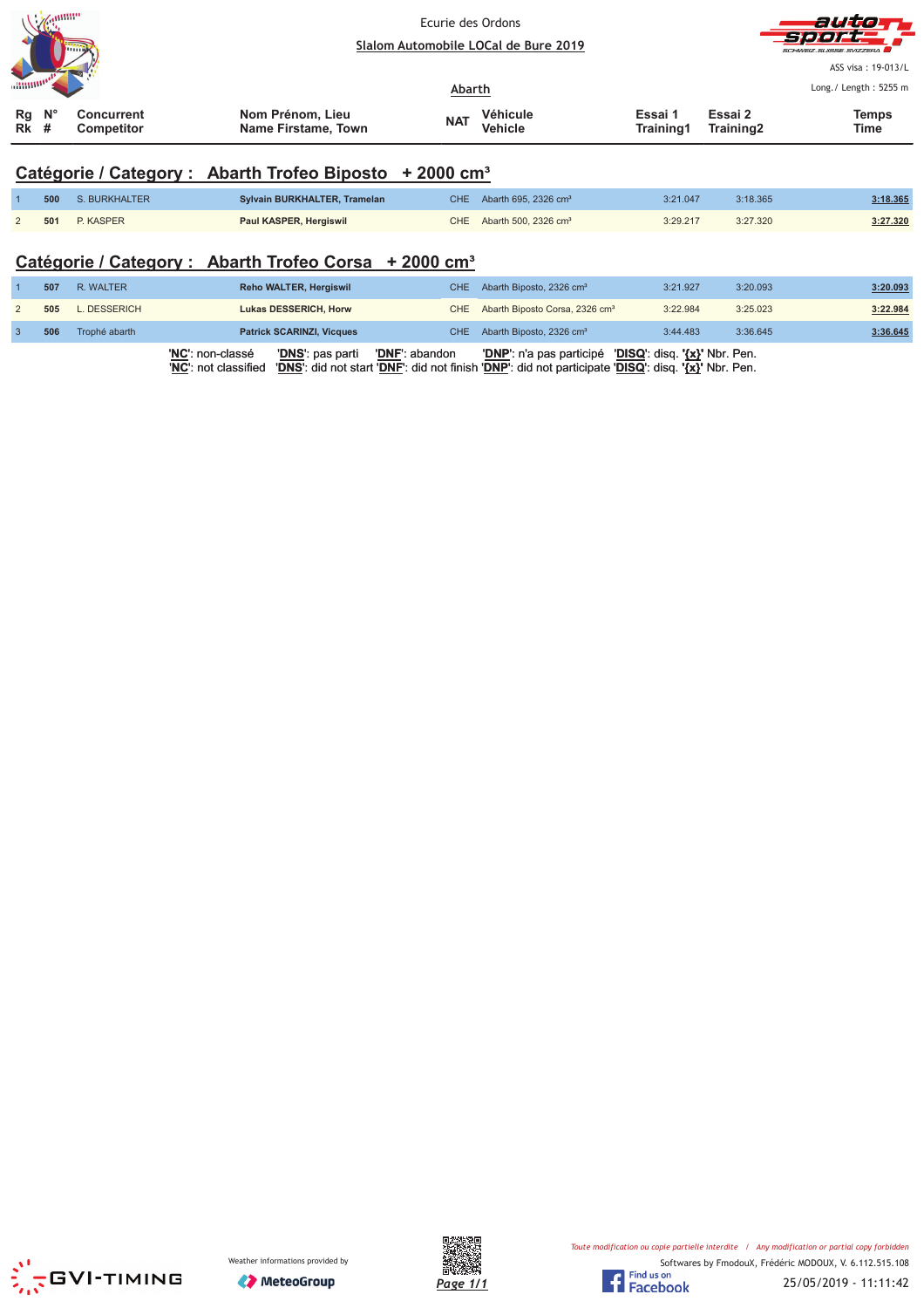



ASS visa: 19-013/L

|                |                  | Régularité Porsche Essais              |                                          |            |                                              | Long. / Length: $5255$ m      |                      |            |
|----------------|------------------|----------------------------------------|------------------------------------------|------------|----------------------------------------------|-------------------------------|----------------------|------------|
| Rg<br>Rk       | $N^{\circ}$<br># | <b>Concurrent</b><br><b>Competitor</b> | Nom Prénom, Lieu<br>Name Firstname, Town | <b>NAT</b> | Véhicule<br>Vehicle                          | Essai A<br>TrainingA          | Essai B<br>TrainingB | <b>Pts</b> |
|                | 626              | <b>ACS</b>                             | <b>GAFNER Peter, Dürnten</b>             | <b>CHE</b> | Porsche GT3, 3800 cm <sup>3</sup>            | 3:40:488                      | 3:41:857             | 1 3 6 9    |
| 2              | 628              | Porsche Cup Suisse                     | <b>BERSINGER Angelica, Oberwil-Lieli</b> | CHE        | Porsche Boxster 987 S, 3436 cm <sup>3</sup>  | 4:29:692                      | 4:27:281             | 2 4 1 1    |
| $\overline{3}$ | 623              | Porsche Cup Suisse                     | ROHR Arnold, Hunzenschwil                | <b>CHE</b> | Porsche 996, 3600 cm <sup>3</sup>            | 3:50:360                      | 3:53:264             | 2 9 0 4    |
| $\overline{4}$ | 625              | Ecurie-Biennoise                       | <b>MORROS Juan, Mörigen</b>              | <b>CHE</b> | PORSCHE GT3, 3600 cm <sup>3</sup>            | 3:46:225                      | 3:50:070             | 3 8 4 5    |
| 5              | 624              | Porsche Sport Cup Suisse               | <b>SCHEER Fide, Bonstetten</b>           | <b>CHE</b> | Porsche 911 GT3 991 II, 3996 cm <sup>3</sup> | 3:35:431                      | 3:29:546             | 5 8 8 5    |
| 6              | 627              | . INAUEN                               | <b>INAUEN Jakob, St. Peterzell</b>       | CHE        | Porsche Carrera 4, 3590 cm <sup>3</sup>      | 4:14:237                      | 4:23:755             | 9 5 18     |
| $\overline{7}$ | 620              | Porsche Cup Suisse                     | DEIGMÖLLER Wolfgang Philipp, Oberrieden  | <b>CHE</b> | Porsche GT3 RS, 5841 cm <sup>3</sup>         | 4:38:894                      | 4:50:905             | 12 011     |
| 8              | 622              | <b>M. SCHNEIDER</b>                    | <b>SCHNEIDER Martin, Wettswil a.A.</b>   | CHE        | Porsche 991 GT3, 4000 cm <sup>3</sup>        | 3:30:371                      | 4:17:344             | 46 973     |
|                |                  | 'NC': non-classé                       | 'DNF': abandon<br>'DNS': pas parti       |            | 'DNP': n'a pas participé                     | 'DISQ': disq. '{x}' Nbr. Pen. |                      |            |





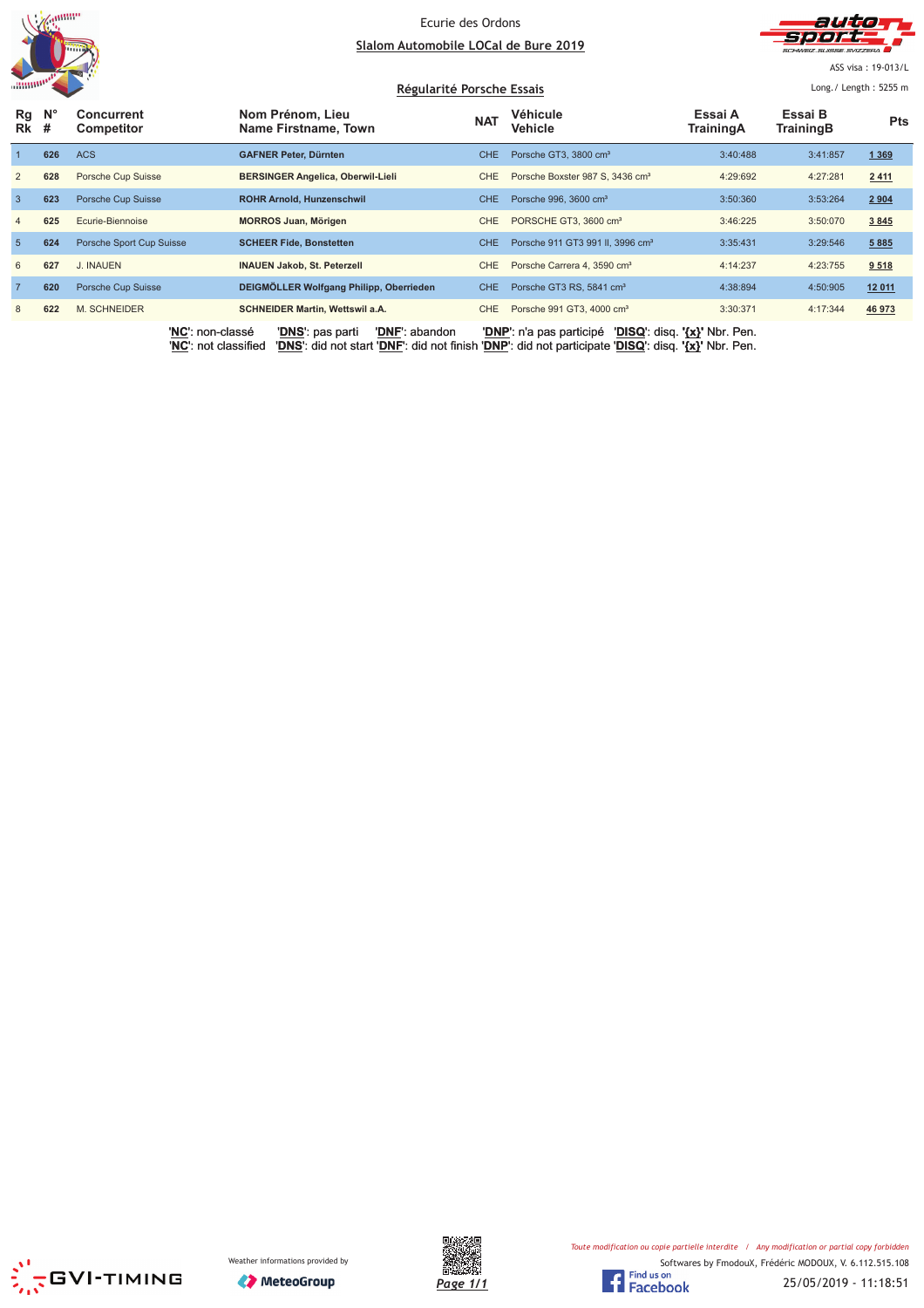



ASS visa: 19-013/L  $\overline{1}$  and  $\overline{1}$  is a state of  $\overline{2}$ 

| annone.<br>Scratch LOC |                |         |                                   |                                           |            |                                              |                      | Long./ Length: 5255 m |                      |
|------------------------|----------------|---------|-----------------------------------|-------------------------------------------|------------|----------------------------------------------|----------------------|-----------------------|----------------------|
| Rg<br>Rk               | Grp            | N°<br># | <b>Concurrent</b><br>Competitor   | Nom Prénom, Lieu<br>Name Firstname, Town  | <b>NAT</b> | Véhicule<br>Vehicle                          | Essai 1<br>Training1 | Essai 2<br>Training2  | <b>Temps</b><br>Time |
| $\mathbf{1}$           | L2             | 231     | N. SCHMID                         | <b>SCHMID Noa, Kriens</b>                 | <b>CHE</b> | Subaru BRZ, 3397 cm <sup>3</sup>             | 3:11.212             | 3:01.353              | 3:01.353             |
| $\overline{c}$         | L4             | 442     | <b>Ecurie Performance</b>         | <b>DONDEYNAZ MICHEL, Yens</b>             | CHE        | BMW M3, 3201 cm <sup>3</sup>                 | 3:06.570             | 3:02.439              | 3:02.439             |
| $\mathbf{3}$           | L4             | 322     | S. GUÉLAT                         | <b>GUELAT Samuel, Glovelier</b>           | <b>CHE</b> | Lotus Elise, 1796 cm <sup>3</sup>            | 3:12.335             | 3:05.601              | 3:05.601             |
| 4                      | L2             | 234     | Ecurie des ordons                 | <b>HEYER Gaetan, Moutier</b>              | CHE        | Opel Astra G OPC, 3397 cm <sup>3</sup>       | 3:09.988             | 3:08.313              | 3:08.313             |
| 5                      | L2             | 223     | <b>Ecurie Basilisk</b>            | <b>STOFER Raymond, Herznach</b>           | <b>CHE</b> | Mini Cooper RSR, 2717 cm <sup>3</sup>        | 3:25.017             | 3:10.257              | 3:10.257             |
| 6                      | L4             | 444     | Rennclub Untertoggenburg          | <b>MEIER Tobias, Ebnat-Kappel</b>         | CHE        | Opel Astra, 3397 cm <sup>3</sup>             | 3:12.400             | 3:10.867              | 3:10.867             |
| $\overline{7}$         | L4             | 413     | D. BREITER                        | <b>BREITER Dominik, Pfäffikon</b>         | <b>CHE</b> | Opel Kadett E GSI, 1998 cm <sup>3</sup>      | 3:16.887             | 3:11.578              | 3:11.578             |
| 8                      | L1             | 136     | T. HOFMÄNNER                      | <b>HOFMÄNNER Thomas, Bern</b>             | CHE        | BMW M2, 4996 cm <sup>3</sup>                 | 3:17.292             | 3:15.405              | 3:15.405             |
| 9                      | L4             | 431     | Ecurie performance                | <b>BAUMBERGER Gaël, Pampigny</b>          | <b>CHE</b> | Opel Corsa d 16t opc, 2717 cm <sup>3</sup>   | 3:17.323             | 3:15.529              | 3:15.529             |
| 10                     | L4             | 400     | Squadra Rotberg                   | RODELLA Igor, Zwingen                     | CHE        | Suzuki Swift Sport, 1586 cm <sup>3</sup>     | 3:22.748             | 3:16.253              | 3:16.253             |
| 11                     | L4             | 450     | <b>Fabrice Mouche</b>             | <b>MOUCHE Fabrice, Bonfol</b>             | <b>CHE</b> | BMW 1M Coupé, 5064 cm <sup>3</sup>           | 3:19.930             | 3:16.293              | 3:16.293             |
| 12                     | L1             | 143     | Ecurie du Nord                    | <b>HENCHOZ Guillaume, Cossonay-Ville</b>  | <b>CHE</b> | Mitsubishi Lancer Evo IX, 3395 c             | 3:31.119             | 3:17.921              | 3:17.921             |
| 13                     | L4             | 412     | Ecurie du Nord                    | <b>CARNEIRO Filipe, Yverdon</b>           | <b>CHE</b> | Renault Clio Rs, 1998 cm <sup>3</sup>        | 3:30.353             | 3:17.950              | 3:17.950             |
| 14                     | L2             | 232     | Ecurie du Nord                    | <b>HENCHOZ Léonard, Gollion</b>           | CHE        | Mitsubishi Lancer EVO VI, 3395 c             | 3:25.618             | 3:18.620              | 3:18.620             |
| 15                     | L4             | 443     | Racing Club Airbag                | <b>KUPPER Urs, Wangen</b>                 | <b>CHE</b> | Mitsubishi Evo 8 MR, 3395 cm <sup>3</sup>    | 3:20.176             | 3:18.819              | 3:18.819             |
| 16                     | L <sub>3</sub> | 329     | Autersa Racing Team               | <b>FAULER Meta, Stadel</b>                | CHE        | VW Golf1, 1800 cm <sup>3</sup>               | 3:36.330             | 3:19.168              | 3:19.168             |
| 17                     | L2             | 214     | <b>ACS</b>                        | <b>PALTENGHI Massimo, Cugnasco</b>        | <b>CHE</b> | Toyota GT86, 1995 cm <sup>3</sup>            | 3:20.471             | 3:22.258              | 3:20.471             |
| 18                     | L4             | 403     | R-Performance Switzerland / Racin | BÖNIGER-GASSER Mario, Erstfeld            | CHE        | Honda Civic CRX V-TEC, 1595 c                | 3:26.666             | 3:20.845              | 3:20.845             |
| 19                     | L <sub>3</sub> | 321     | M. OSIO                           | OSIO Marco, Gerra Piano                   | <b>CHE</b> | VW Golf GTI, 1781 cm <sup>3</sup>            | 3:29.527             | 3:21.152              | 3:21.152             |
| 20                     | L <sub>3</sub> | 325     | J. HOUMARD                        | <b>HOUMARD Jérémie, Champoz</b>           | CHE        | VW Golf, 1781 cm <sup>3</sup>                | 3:21.157             | 3:29.144              | 3:21.157             |
| 21                     | L4             | 408     | Scuderia Taifyn                   | <b>MONTANDON Vincent, La Chaux de Fon</b> | <b>CHE</b> | Caterham superseven 1.6I, 1596               | 3:28.463             | 3:21.197              | 3:21.197             |
| 22                     | L4             | 445     | C. MARECHAL                       | <b>MARECHAL Christophe, Gimel</b>         | CHE        | Renault Mégane r26r, 3400 cm <sup>3</sup>    | 3:28.991             | 3:21.298              | 3:21.298             |
| 23                     | L1             | 120     | Bödeli Racing Club                | <b>SCHRANZ Michael, Wilderswil</b>        | <b>CHE</b> | Honda Integra Type-R, 1797 cm <sup>3</sup>   | 3:28.325             | 3:21.404              | 3:21.404             |
| 24                     | L1             | 141     | J. GAUTHEY                        | <b>GAUTHEY Jean-Michel, Champagne</b>     | CHE        | Renault Mégane RS, 3397 cm <sup>3</sup>      | 3:25.366             | 3:21.429              | 3:21.429             |
| 25                     | L1             | 116     | <b>ACS</b>                        | <b>BRANTSCHEN Iwan, Randa</b>             | <b>CHE</b> | Honda Integra Type R, 1797 cm <sup>3</sup>   | 3:21.449             | 27:04.336             | 3:21.449             |
| 26                     | L <sub>3</sub> | 328     | C. AFFOLTER                       | <b>AFFOLTER Christoph, Schwadernau</b>    | CHE        | VW Golf II, 1780 cm <sup>3</sup>             | 3:28.580             | 3:21.542              | 3:21.542             |
| 27                     | L2             | 213     | M. BERING                         | <b>BERING Michaël, Le Locle</b>           | <b>CHE</b> | Honda Civic Type R, 1998 cm <sup>3</sup>     | 3:21.684             | 3:39.225              | 3:21.684             |
| 28                     | L4             | 414     | E. HOLDENER                       | <b>HOLDENER Erich, Sattel</b>             | CHE        | Toyota MR2 W3, 1796 cm <sup>3</sup>          | 3:30.736             | 3:21.872              | 3:21.872             |
| 29                     | L4             | 454     | M. RUBBI                          | <b>RUBBI Michel, Gals</b>                 | <b>CHE</b> | Lotus Exige V6 Cup, 5875 cm <sup>3</sup>     | 3:22.139             | 3:32.235              | 3:22.139             |
| 30                     | L2             | 211     | <b>Ecurie Performance</b>         | <b>MOINAT Nicolas, Grancy</b>             | <b>CHE</b> | VW Golf, 1780 cm <sup>3</sup>                | 3:30.590             | 3:22.190              | 3:22.190             |
| 31                     | L <sub>3</sub> | 327     | O. JUBIN                          | <b>JUBIN Olivier, Rocourt</b>             | <b>CHE</b> | VW Golf GTI, 1781 cm <sup>3</sup>            | 3:30.390             | 3:22.637              | 3:22.637             |
| 32                     | L <sub>3</sub> | 326     | <b>Team Rallye Top</b>            | <b>SCHORNO Camillo, Merlischachen</b>     | CHE        | Ford Escort RS 2000 Mk I, 1993 c             | 3:23.480             | 3:26.341              | 3:23.480             |
| 33                     | L4             | 405     | <b>Ecurie Performance</b>         | <b>DUPUIS Raphael, Montricher</b>         | <b>CHE</b> | Peugeot 106 GTI, 1587 cm <sup>3</sup>        | 3:46.917             | 3:24.140              | 3:24.140             |
| 34                     | L1             | 137     | S. MARÉCHAL                       | <b>MARECHAL Stéphane, Gimel</b>           | CHE        | Renault Clio 4 RS, 2720 cm <sup>3</sup>      | 3:26.987             | 3:24.381              | 3:24.381             |
| 35                     | L1             | 150     | L. COMPARATO                      | <b>COMPARATO Luca, Merenschwand</b>       | <b>CHE</b> | Nissan GT-R, 6460 cm <sup>3</sup>            | 3:44.476             | 3:24.545              | 3:24.545             |
| 36                     | L2             | 212     | <b>Ecurie Basilisk</b>            | OTT Kevin, Brugg                          | CHE        | Renault Clio Sport Ragnotti, 1998            | 3:24.662             | <b>DNF</b>            | 3:24.662             |
| 37                     | L4             | 415     | <b>Ecurie Basilisk</b>            | <b>SUHR Reiner, Basel</b>                 | <b>CHE</b> | Lotus Exige MK1, 1796 cm <sup>3</sup>        | 3:29.219             | 3:25.243              | 3:25.243             |
| 38                     | L4             | 421     | <b>RCU</b>                        | <b>BOOS Daniel, Bertschikon</b>           | CHE        | Mazda MX-5 1.8i EVO, 1840 cm <sup>3</sup>    | 3:26.586             | 3:25.370              | 3:25.370             |
| 39                     | L4             | 401     | <b>D. SCHULER</b>                 | <b>SCHULER Daniel, Schwyz</b>             | <b>CHE</b> | Toyota Corolla AE86, 1587 cm <sup>3</sup>    | 3:29.068             | 3:25.654              | 3:25.654             |
| 40                     | L1             | 135     | A. NEUHAUS                        | <b>NEUHAUS Anton, Tafers</b>              | CHE        | Renault Clio RS Trophy, 2750 cm <sup>3</sup> | 3:33.847             | 3:26.297              | 3:26.297             |
| 41                     | L1             | 132     | <b>J. BONVALLAT</b>               | <b>BONVALLAT Jonathan, Cornol</b>         | <b>CHE</b> | Kia Ceed GT, 2705 cm <sup>3</sup>            | 3:34.931             | 3:26.489              | 3:26.489             |
| 42                     | L <sub>3</sub> | 320     | Squadra Corse Quadrifoglio        | <b>OSIO Michele, Saviese</b>              | CHE        | VW Golf II, 1781 cm <sup>3</sup>             | 3:37.743             | 3:27.292              | 3:27.292             |
| 43                     | L4             | 417     | L. KOCH                           | KOCH Lesley, Schafisheim                  | <b>CHE</b> | Honda S2000, 1997 cm <sup>3</sup>            | 3:34.556             | 3:27.354              | 3:27.354             |
| 44                     | L4             | 411     | M. DUCOMMUN                       | DUCOMMUN Mickaël, Les Ponts de Mart       | CHE        | Renault Clio 2.0 RS, 1998 cm <sup>3</sup>    | 3:32.186             | 3:27.677              | 3:27.677             |
| 45                     | L2             | 233     | Ecurie du Nord                    | <b>LANGHI Damien, Penthalaz</b>           | <b>CHE</b> | Renault Megane 2 RS, 3397 cm <sup>3</sup>    | 3:31.330             | 3:27.888              | 3:27.888             |
| 46                     | L1             | 115     | T. RÜEDI                          | RÜEDI Tobias, Alchenstorf                 | CHE        | Honda Integra Type R, 1797 cm <sup>3</sup>   | 3:28.552             | 3:47.076              | 3:28.552             |
| 47                     | L1             | 118     | <b>U. FANKHAUSER</b>              | <b>FANKHAUSER Urs, Steffisburg</b>        | <b>CHE</b> | Honda Civic Type R, 1998 cm <sup>3</sup>     | 3:28.776             | 27:16.941             | 3:28.776             |